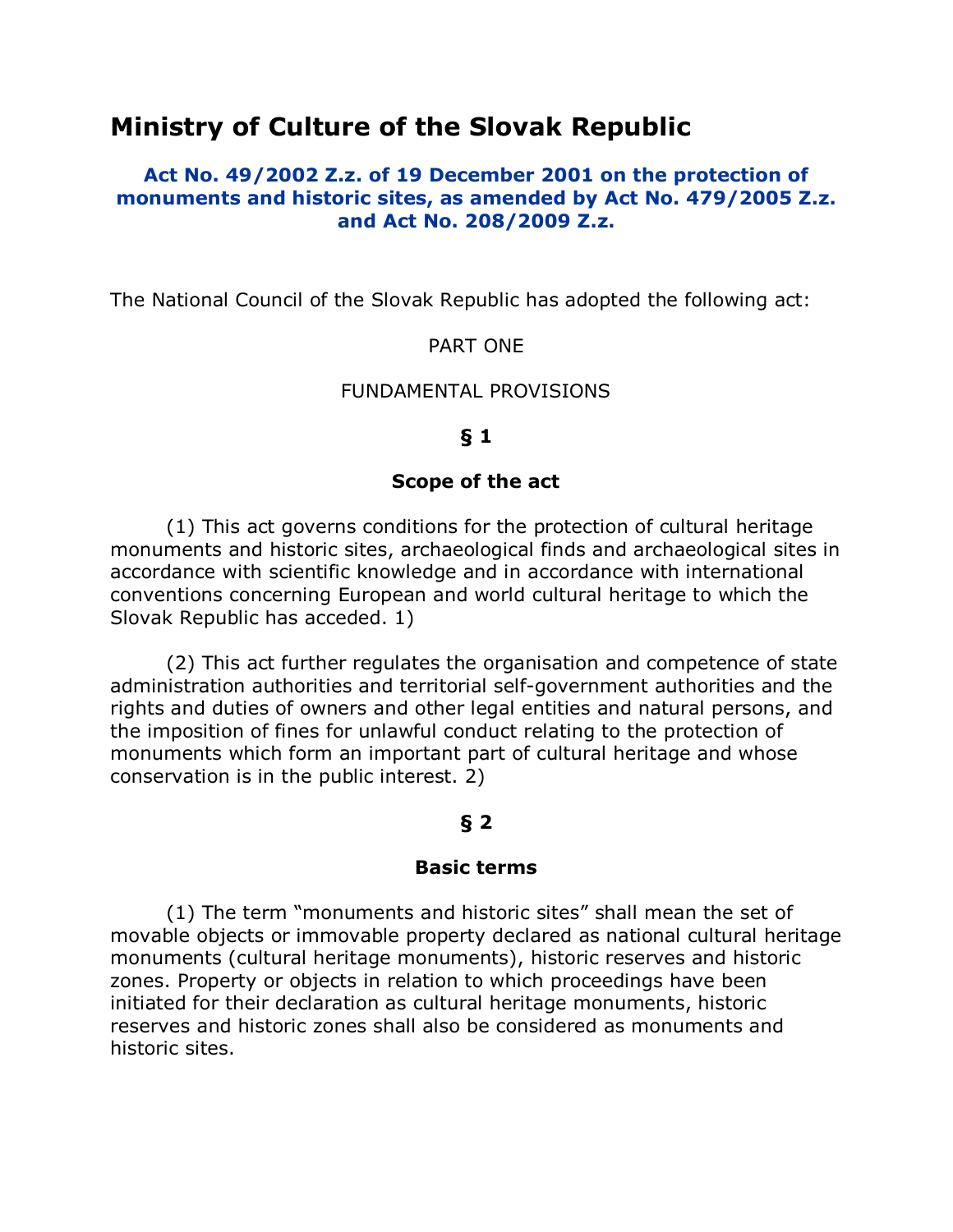(2) The term "cultural heritage value" shall mean the aggregate of historic and social value, value in relation to landscapes and townscapes, architectural, scientific and technical value and value for the visual and applied arts meriting individual or territorial protection.

(3) For the purposes of this act, the term "cultural heritage monument" shall mean a movable object or immovable property possessing cultural heritage value, which has been declared a cultural heritage monument in order to ensure its protection. In the case of an archaeological find, a nonuncovered movable object or non-uncovered immovable property discovered using the methods and technology of archaeological research may also be considered a cultural heritage monument.

(4) The term "historic site" shall mean an urban territorial unit or rural territorial unit possessing concentrated cultural heritage value, archaeological finds and archaeological sites meriting protection under this act, declared a historic reserve or historic zone for its protection under this act.

(5) The term "archaeological find" shall mean any movable object or immovable property that provides evidence of the life of human beings and their activities from the earliest times and is usually found or located in the earth, on its surface or under water.

(6) The term "archaeological site" shall mean a topographically definable unit with uncovered or non-uncovered archaeological finds in their original archaeological settings.

(7) The term "protection of monuments and historic sites" shall mean any and all activities and measures for the identification, research, documentation, conservation, renovation, restoration, regeneration, us and exhibition of cultural heritage monuments and historic sites.

### PART TWO

COMPETENCE OF STATE ADMINISTRATION AUTHORITIES AND TERRITORIAL SELF-GOVERNMENT AUTHORITIES IN RELATION TO THE PROTECTION OF MONUMENTS AND HISTORIC SITES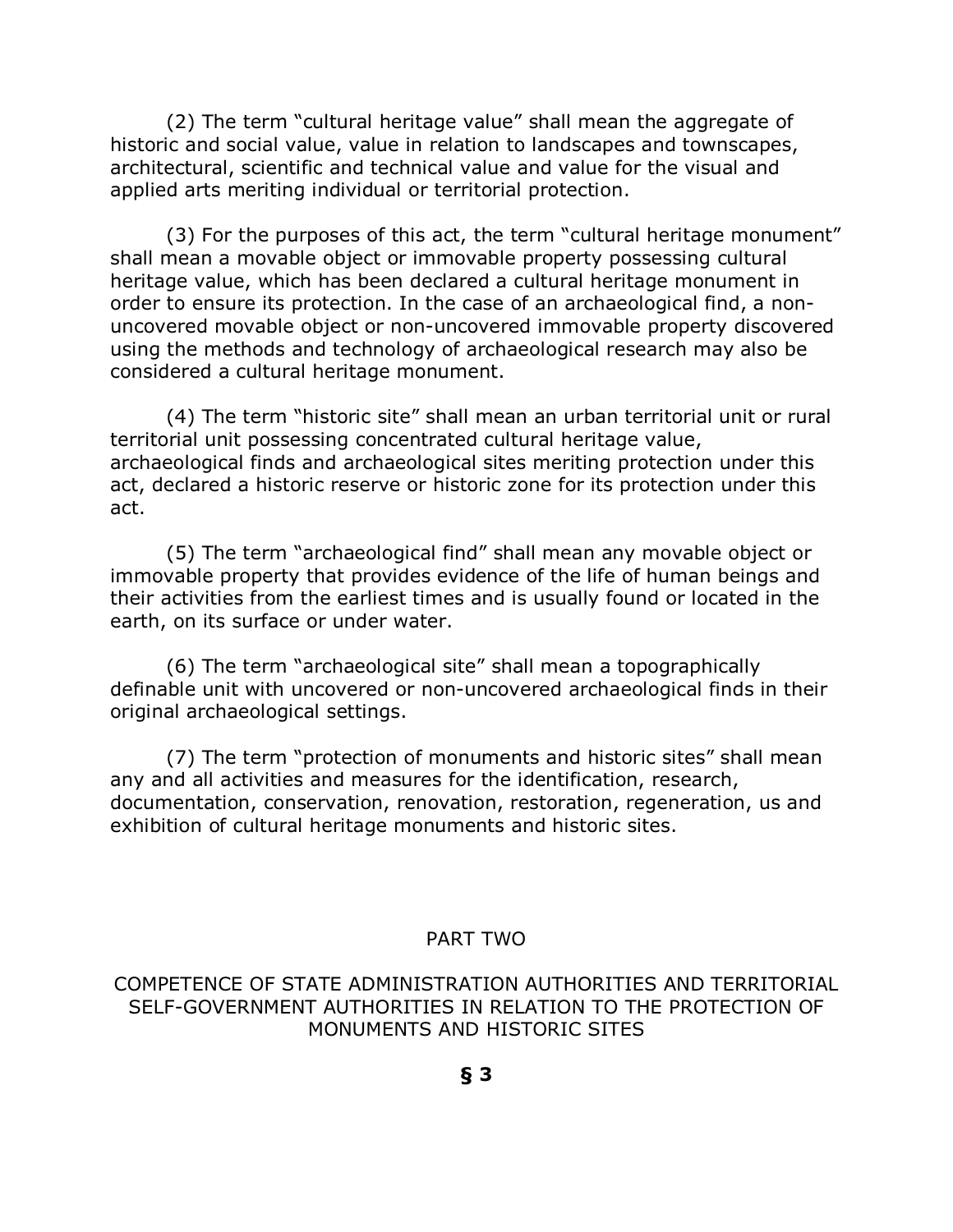### **State administration authorities for the protection of monuments and historic sites**

The state administration authorities for the protection of monuments and historic sites are as follows:

a) The Ministry of Culture of the Slovak Republic (the Ministry),

b) The Monuments Board of the Slovak Republic (the Monuments Board),

c) the Regional Monuments Boards.

## **§ 4**

## **The Ministry**

(1) The Ministry, as the central authority of the state administration 3) for the protection of monuments and historic sites shall a) draw up the strategy for the protection of the monuments and historic sites and determine the main directions and strategy for the protection of cultural heritage monuments and historic sites,

b) submit to the Government of the Slovak Republic (the Government) strategic proposals and recommendations for addressing fundamental issues relating to the conservation, renovation, use and exhibition of monuments and historic sites,

c) guide the activity of the Monuments Board,

d) direct and check the performance of state administration in relation to the protection of monuments,

e) perform central state supervision of the protection of monuments through the Monuments Inspectorate,

f) review decisions handed down by the Monuments Board in administrative proceedings,

g) set conditions for a grant-based and multi-sourced system for financing the conservation and renovation of cultural heritage monuments.

(2) In carrying out its tasks, the Ministry shall a) cooperate with other central state administration authorities participating in the performance of tasks for the protection of monuments and historic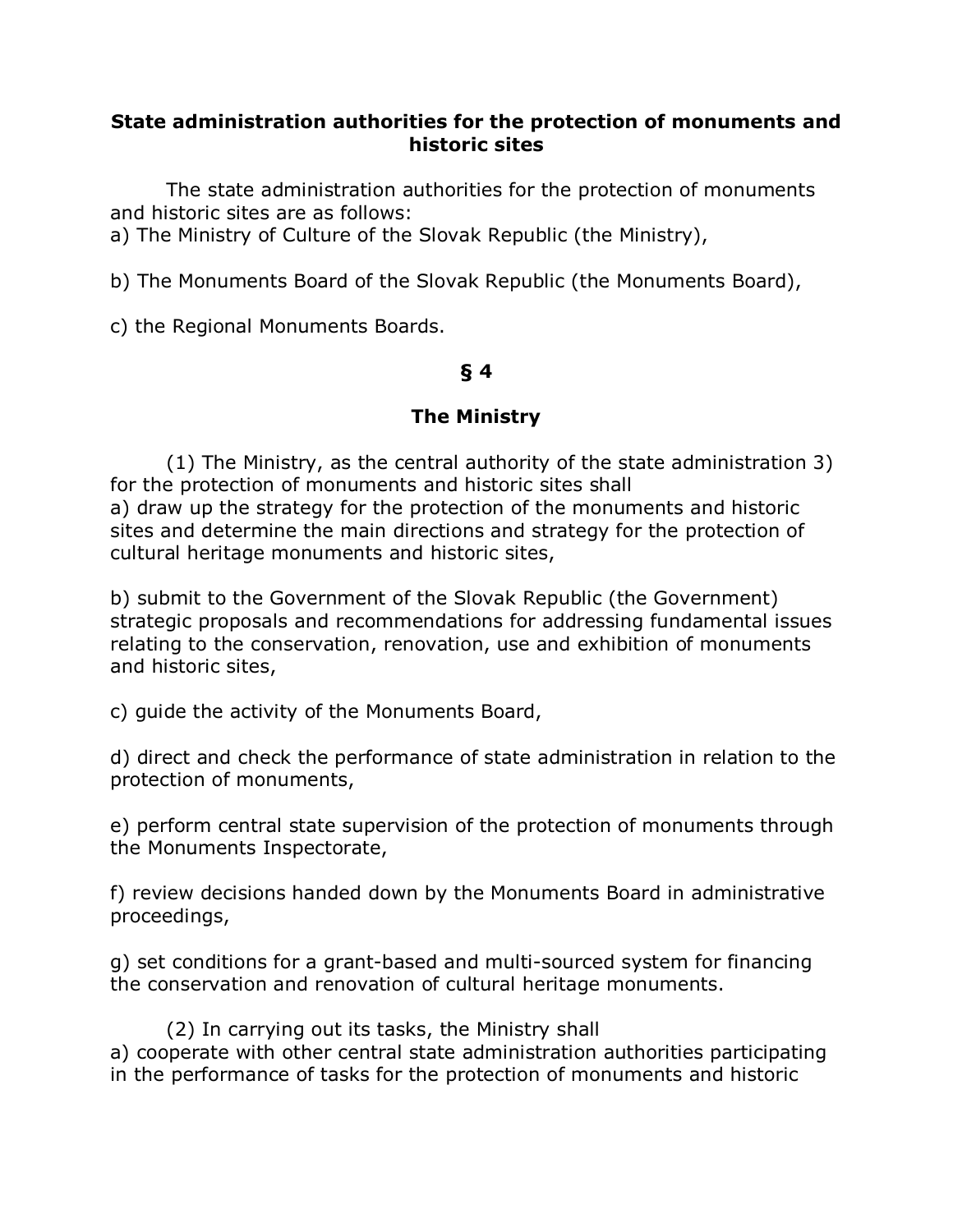sites, with territorial self-government authorities and with professional and research institutions,

b) coordinate international cooperation and the process of integration into international structures for the protection of monuments and historic sites.

## **§ 5**

## **Monuments Inspectorate of the Ministry**

(1) The Monuments Inspectorate of the Ministry (the Monuments Inspectorate) shall

a) supervise under central state supervision, whether the competent authorities for the protection of monuments and historic sites apply the provisions of this Act and its implementing regulations,

b) supervise compliance with this act and its implementing regulations by the owners of cultural heritage monuments, legal entities and natural persons and the implementation of decisions issued by authorities for the protection of monuments and historic sites,

c) supervise the condition of cultural heritage monuments and compliance with rules for the protection of cultural heritage monuments and historic sites and require authorities for the protection of cultural heritage monuments and historic sites to adopt measures to remedy deficiencies identified under supervision,

d) check the implementation of measures taken to remedy deficiencies.

(2) In performing its tasks the Monuments Inspectorate shall cooperate in particular with the Monuments Board, the regional monuments boards, other control authorities, 4) the criminal authorities 5) and other authorities and legal entities. All authorities and legal entities whose activities relate to the interests protected by this act must provide any information and necessary cooperation required by the Monuments Inspectorate.

## **§ 6**

## **Monuments Council**

(1) The Monuments Council is an expert consultative and initiativemaking body of the Ministry for fundamental issues concerning the protection of monuments and historic sites.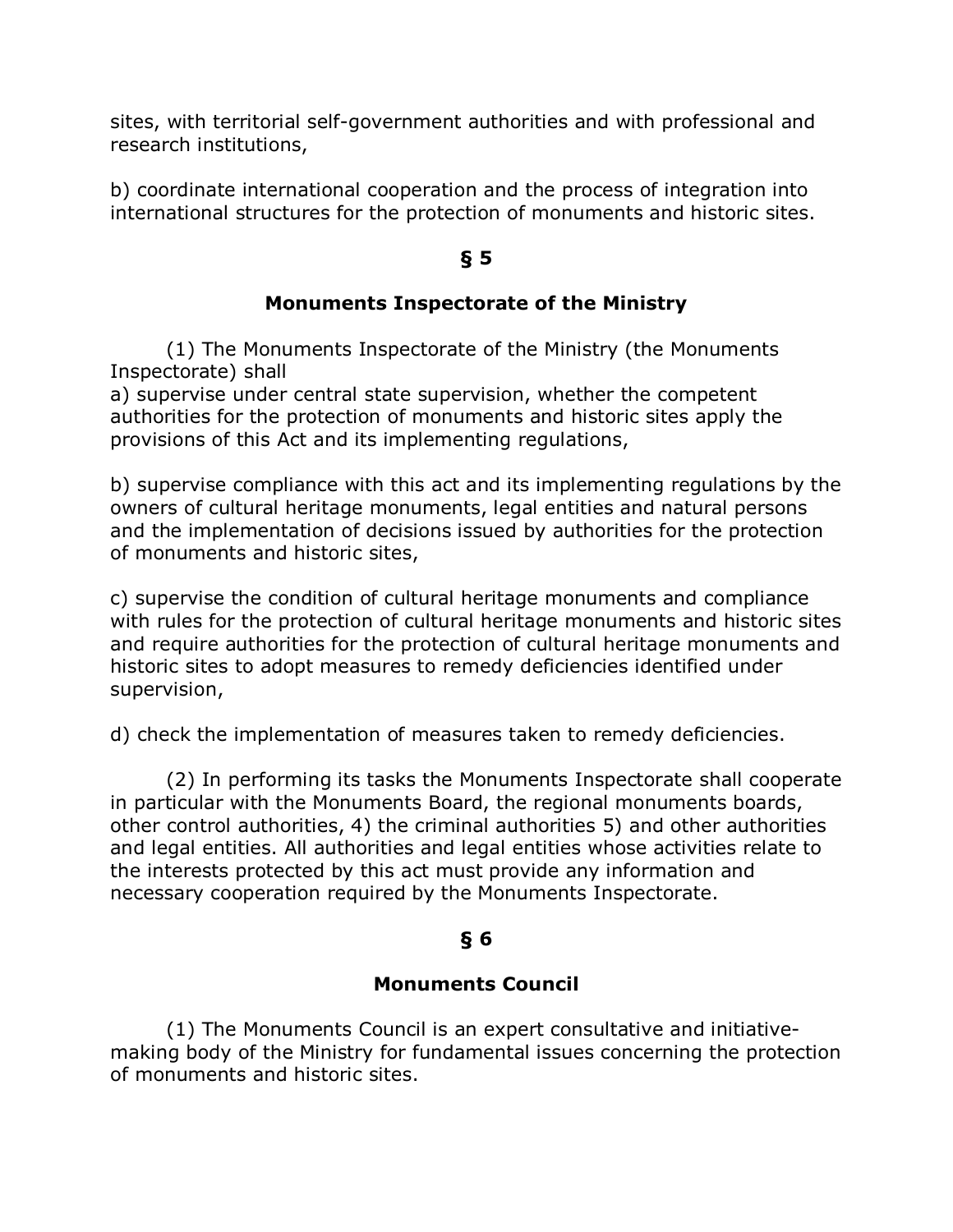(2) The Monuments council shall discuss and review in particular conceptual and strategic material on the protection of monuments and historical sites and fundamental issues in their conservation, renovation, restoration, regeneration, use and exhibition.

(3) The members of the Monuments Council shall be appointed and recalled by the Minister of Culture of the Slovak Republic (the Minister), who shall appoint them from professionals in the field of the protection of monuments and historic sites, nominated by professional organisations and research institutions, in particular universities and the research institutes of the Slovak Academy of Sciences.

(5) The term of office for members of the Monuments Council shall be three years.

(5) Membership of the Monuments Council shall be voluntary and nontransferrable. Members of the Monuments Council shall be entitled to reimbursement for expenditures related to their membership in accordance with the relevant regulations. 7)

(6) Detailed regulations for the activities of the Monuments Council shall be set out in its statutes, which shall be issued by the Ministry.

#### **§ 7**

#### **Archaeological Council**

(1) The Archaeological Council is an expert consultative and initiativemaking body of the Ministry for archaeological research, archaeological finds and archaeological sites.

(2) The Archaeological Council shall, in particular a) consider applications from legal entities for licences to undertake archaeological research,

b) evaluate the conditions and quality of research undertaken,

c) coordinate the performance of important archaeological research, over which it shall reserve the right of assessment.

(3) The members of the Archaeological Council shall be appointed and recalled by the Minister; they shall be appointed from among professionals in the field of archaeology proposed by the Archaeological Institute of the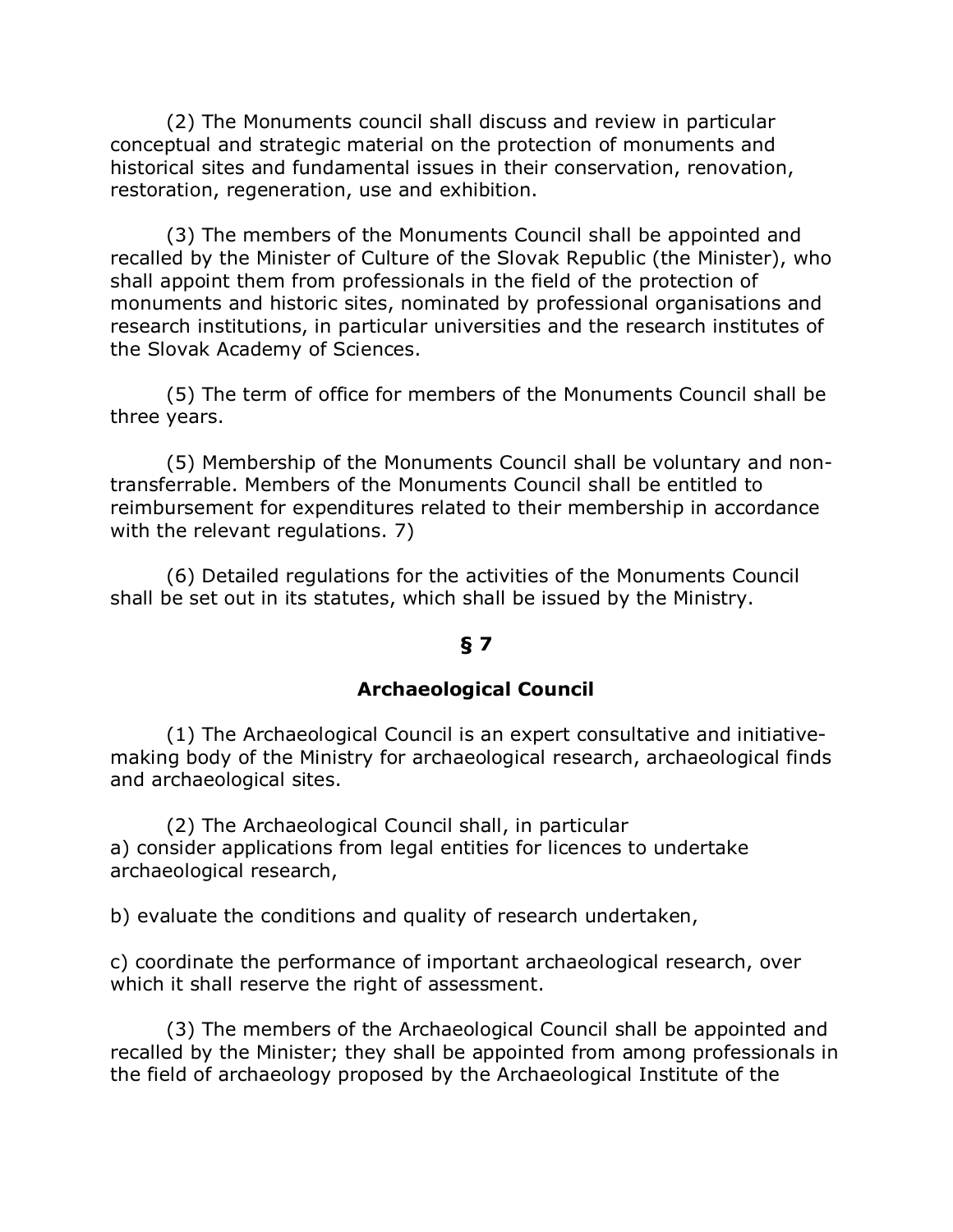Slovak Academy of Sciences (the Archaeological Institute), universities, the Monuments Board, the Slovak National Museum and/or other museums.

(4) The term of office for members of the Archaeological Council shall be three years.

(5) Membership of the Archaeological Council shall be voluntary and non-transferrable. Members of the Archaeological Council shall be entitled to reimbursement for expenditures related to their membership in accordance with the relevant regulations. 7)

(6) Detailed regulations for the activities of the Archaeological Council shall be set out in its statutes, which shall be issued by the Ministry.

#### **§ 8**

#### **Commission for the verification of individual professional qualifications for carrying out research on monuments and historic sites**

(1) The Commission for the verification of individual professional qualifications for carrying out research on monuments and historic sites (the Commission) is an expert consultative body of the Ministry for the verification of individual professional qualifications entitling natural persons to carry out research relating to monuments and historic sites.

(2) The Commission shall, in particular a) consider applications by natural persons for obtaining specialised professional qualifications for the purposes of section 35(3),

b) submit recommendations to the Ministry for the granting of certification of individual professional qualification for the performance of research relating to monuments and historical sites.

(3) The members of the Commission shall be appointed and recalled by the Minister, who shall appoint them from professionals in the fields of research into monuments, the protection of monuments and historical sites, and law.

(4) Detailed rules for the activity of the Commission shall be set out in a generally binding regulation issued by the Ministry.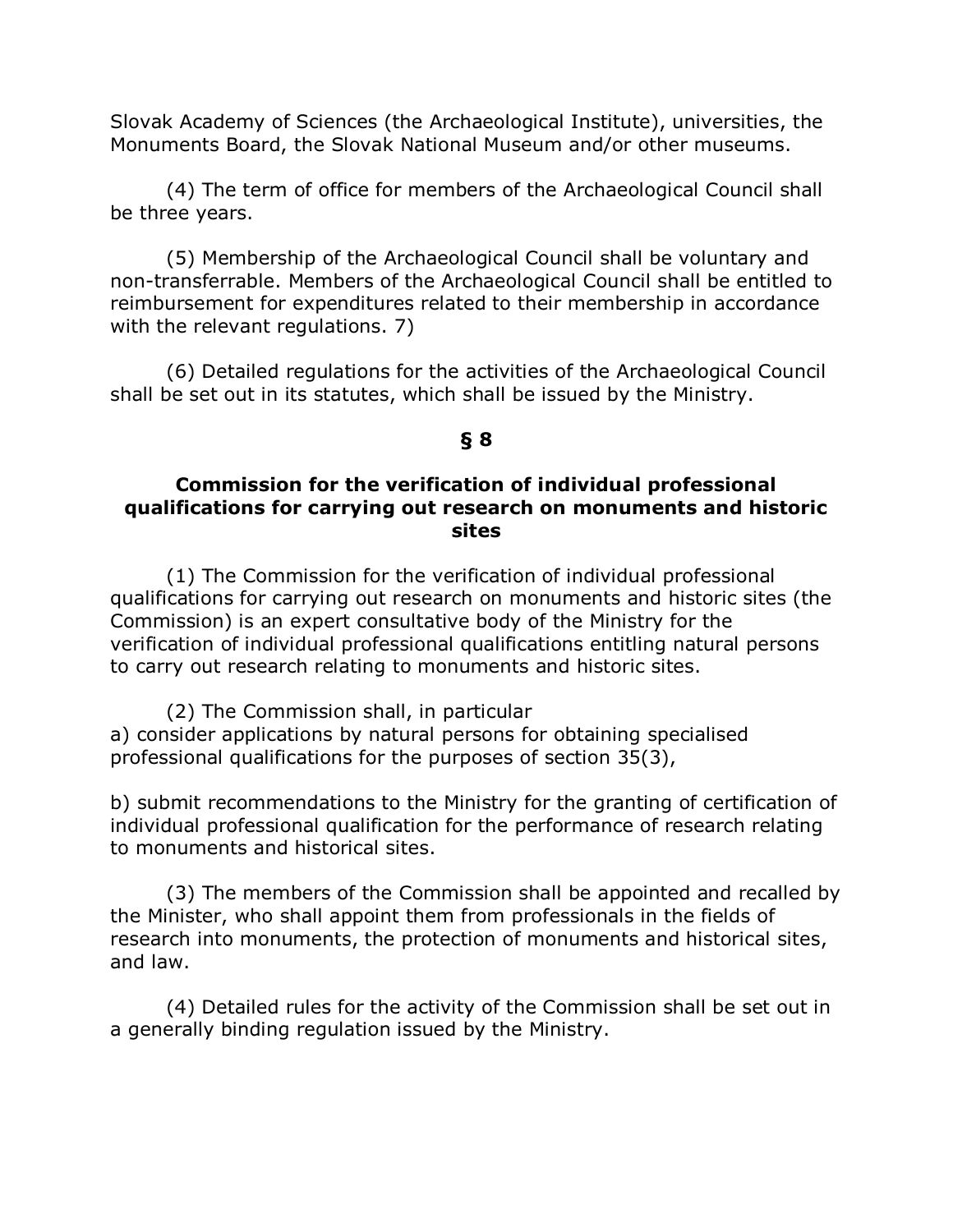### **The establishment, organisation and competence of the Monuments Board of the Slovak Republic and the regional monuments boards**

(1) The Monuments Board of the Slovak Republic (section 3) and regional Monuments Boards shall perform specialised stated administration activities for the protection of monuments and historic sites.

(2) The Monuments Board is a legal entity with its principal premises in Bratislava. The Monuments Board is a state budgetary organisation 8) linked financially to the budget of the Ministry. It shall have the competence to set pay and material conditions for the regional Monuments Boards and shall be the employer of the employees in the regional Monuments Boards.

(3) The competence of the Monuments Board in the state administration activities set out in this act shall cover the whole territory of the Slovak Republic.

(4) The Monuments Board shall be directed by a director general, who shall be responsible for its activities. The director general shall be appointed and recalled by the Minister after consultation with the Monuments Council.

(5) The Regional Monuments Boards shall perform state administration activities within their territory, which are identical with the territory of the administrative region.

(6) The Regional Monuments Boards shall act and decide on matters of administration law independently.

(7) Each Regional Monuments Board shall be directed by a director, who shall be responsible for its activities. The director shall be appointed and recalled by the director general of the Monuments Board.

(8) The Monuments Board and the Regional Monuments Boards shall perform state supervision activities as set out in this act and its implementing regulations, supervision of compliance with decisions that have come into force in its area of competence and rulings on the remedying of deficiencies.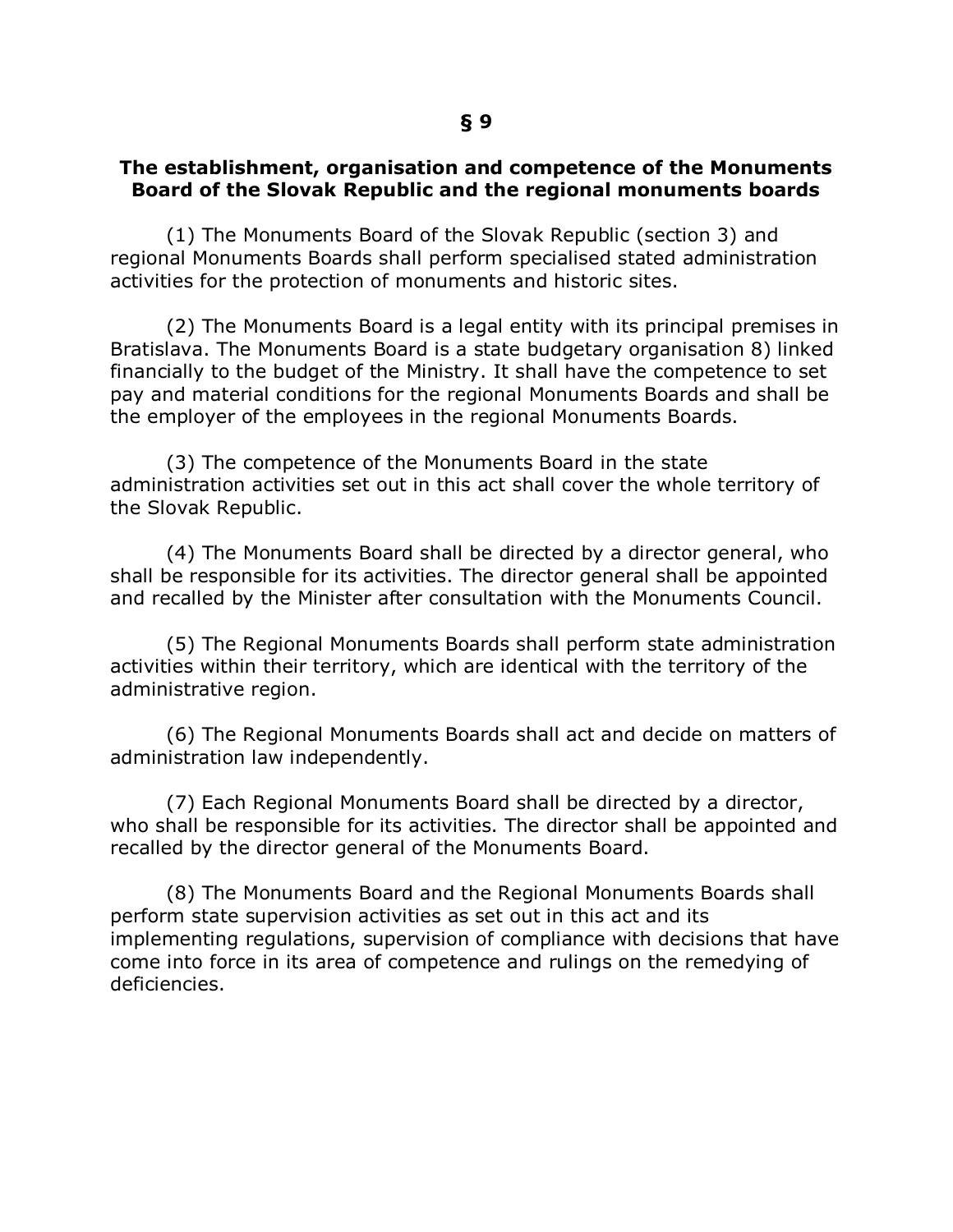### **§ 10**

### **Monuments Board**

(1) The Monuments Board shall execute state administration as a second instance authority in matters relating to the protection of monuments and historic sites in which the Regional Monuments Boards have handed down first instance rulings.

(2) The Monuments Board shall

a) direct and check the performance of state administration in relation to the protection of monuments and historic sites by the Regional Monuments Boards,

b) direct and coordinate professional activity and research, including the development of theory and methodology, relating to the protection of monuments and historic sites,

c) identify the condition of monuments and historic sites and requirements for their protection,

d) hand down rulings in first-instance administrative proceedings 9) on the matters assigned to it by this act in relation to the protection of monuments and historic sites

e) review the binding opinions of the Regional Monuments Boards,

f) decide on appeals against rulings of the Regional Monuments Boards and review their decisions outside the appeals process,

g) act as the administrator for the relevant part of the state information system,

h) maintain archives 10) on the protection of monuments and historic sites,

i) secure the development of the theory and methodology of restoration, build laboratories and facilities for study, development and analysis,

secure research into monuments and historic sites and restoration work,

k) perform and coordinate documentation, education, editorial and promotional activity,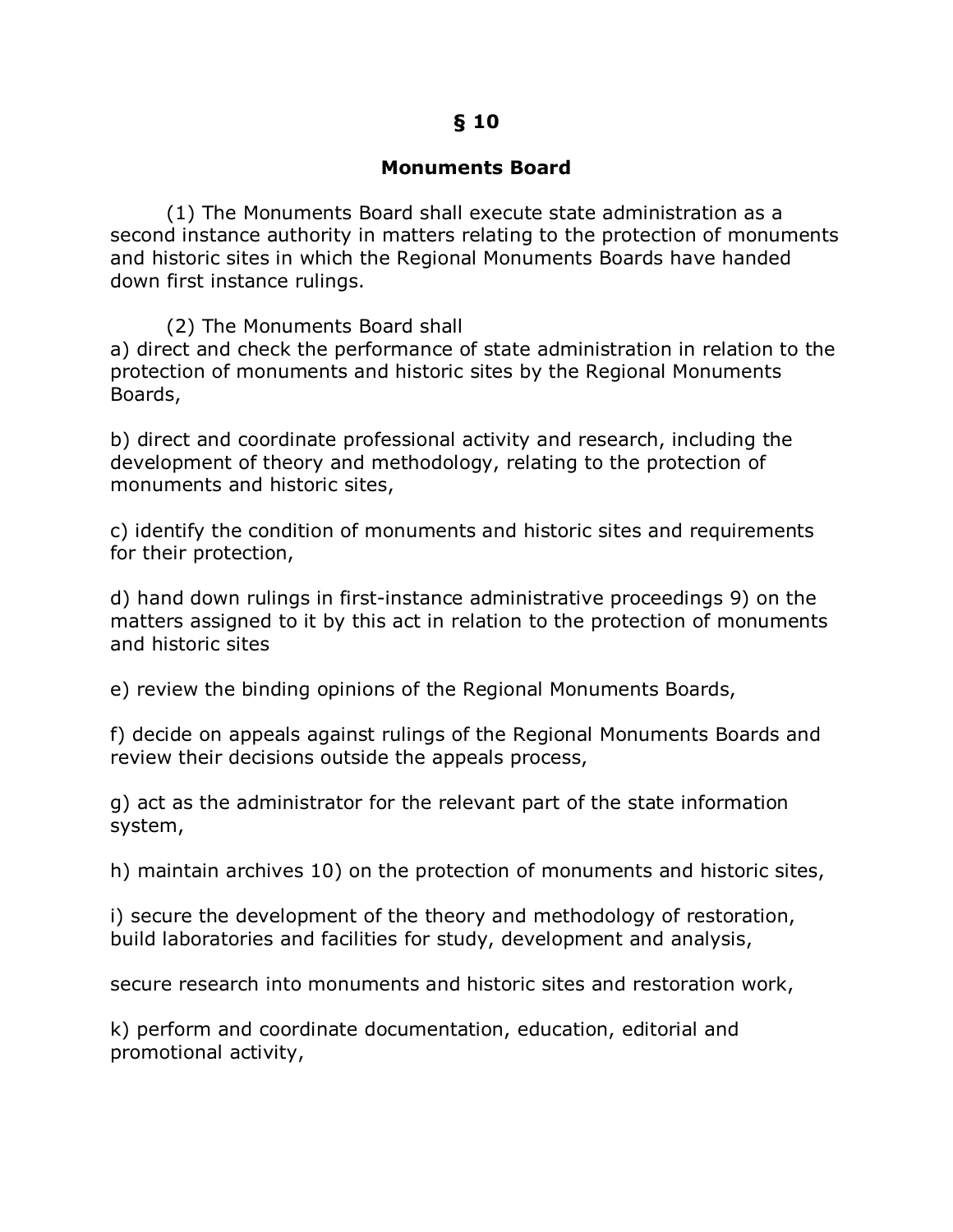l) provide expertise and assistance in methodology to the Regional Monuments Boards,

m) cooperate with civic organisations and foundations established to conserve, use and present monuments and historic sites,

n) participate in international projects for the protection and renovation of cultural heritage monuments and historic sites and to cooperate with international organisations and partner institutions abroad.

## **§ 11**

## **Regional Monuments Boards**

(1) The Regional Monuments Boards are the state administration authority of first instance in matters relating to the rights and duties of legal entities and natural persons in relation to the protection of monuments and historic sites, archaeological finds and archaeological sites in all cases where this act does not stipulate otherwise.

(2) The Regional Monuments Boards shall a) perform state supervision of the condition, use and provision of protection for monuments, historic sites and archaeological sites,

b) approve rules for the protection of a historic site developed by a person satisfying the qualifications requirements set out in section 35(3), prepare documentation for the preparation of land-use plans for the competent state authorities and territorial self-government authorities, cooperate with them in the drafting of preparatory, project and restoration documents for the conservation, renewal and use of cultural heritage monuments, historic sites and archaeological finds and sites,

c) provide local state administration offices, at their request, and also highertier territorial units and municipalities with extracts from the Central Register of Monuments and Historic Sites (the Central Register) according to their territorial coverage,

d) guide the activities of legal entities and natural persons in relation to the protection of monuments and historic sites, archaeological finds and archaeological sites and provide them with expertise and methodological assistance,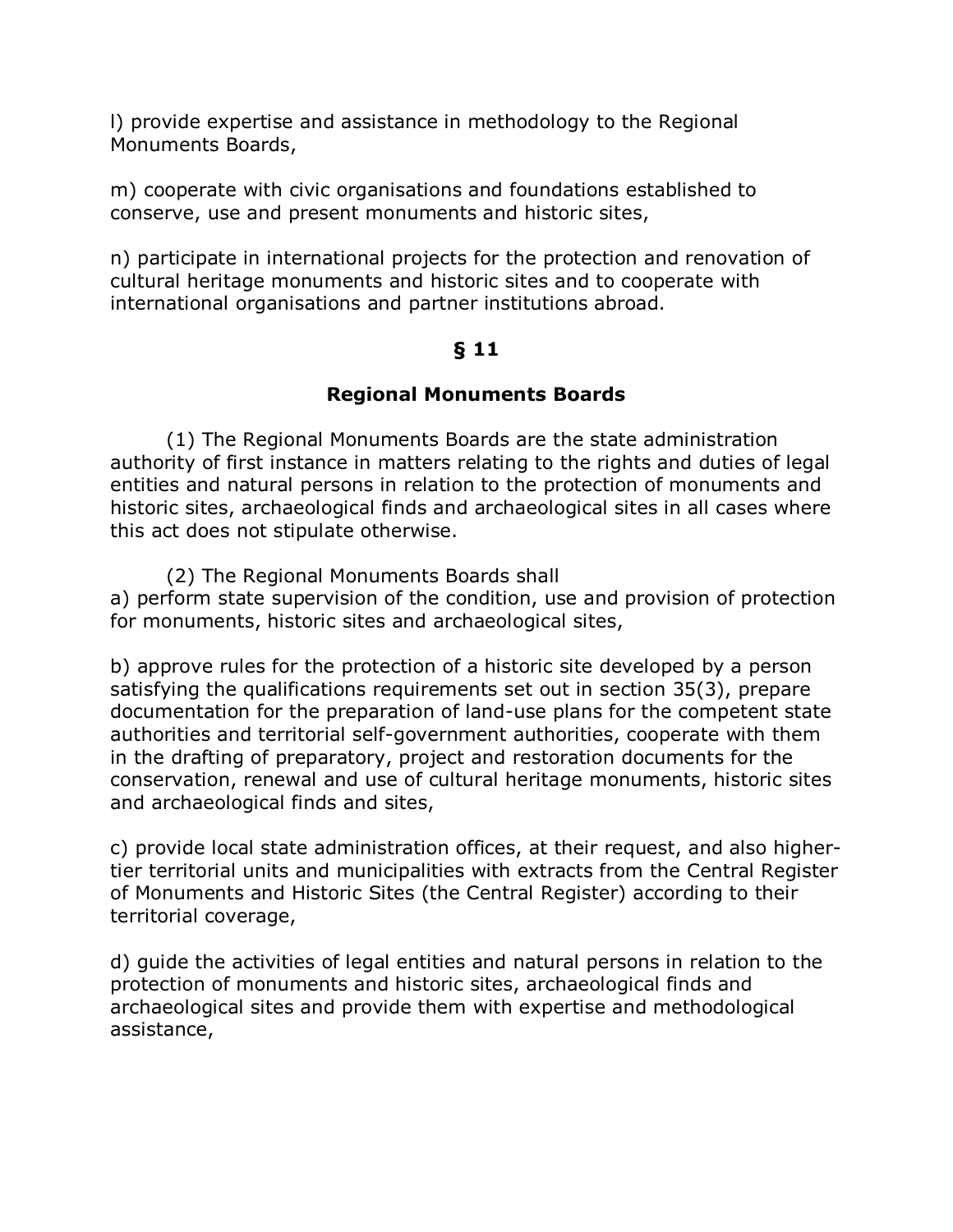e) rule on matters under section 24, 31 to 33, 37, 39, 42 and 43, issue binding opinions in matters under sections 30 and 32 and opinions in matters under section 29 of this act.

f) cooperate with state administration authorities and territorial selfgovernment authorities in ensuring special protection for cultural heritage monuments during a state of crisis and states of emergency 11) and when preparing measures for such situations,

g) secure temporary specialised custody for movable cultural heritage monuments in necessary cases,

h) provide municipalities with expertise and methodological assistance in documenting local features of cultural and historical interest,

i) supervise compliance with this act and take measures to remedy deficiencies in the protection of monuments and historic sites,

j) impose fines in cases under sections 42 and 43.

## **§ 12**

### **Powers and duties of persons performing state supervision of the protection of monuments and historic sites**

(1) Persons who perform state administration tasks relating to the protection of monuments and historic sites under sections 5, 10 and 11 have the following powers in performing state supervision: a) to have access to archaeological finds and archaeological sites, to

immovable cultural heritage monuments and to premises in historic sites; if such premises are inhabited, access shall require the consent of the residents, 12)

b) to require the presentation of a movable cultural heritage monument or archaeological find for research purposes or in order to prevent the damage or destruction of such a cultural heritage monument,

c) to require natural persons and legal entities to provide necessary cooperation, in particular to provide statements and information relating to the implementation of this act and to submit documentation and other written materials.

d) to use equipment to prepare documentation and make a written record of their findings.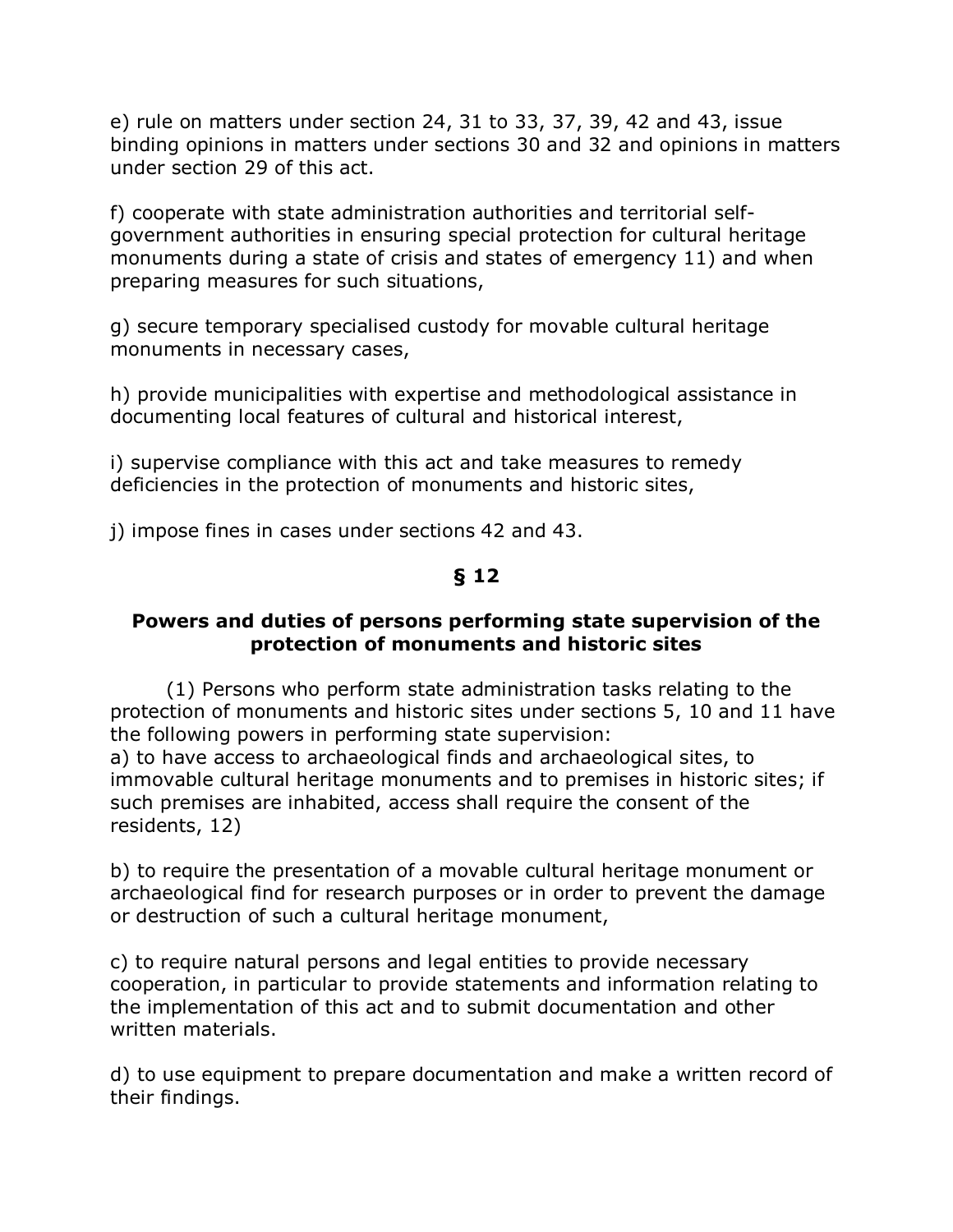(2) When performing state supervision, persons under subsection 1 shall

a) produce their service cards and written credentials from the Ministry, the Monuments Board or the Regional Monuments Board on whose instructions they are authorised to perform state supervision,

b) to preserve the confidentiality of matters they become aware of in the performance of state supervision.

### **§ 13**

### **Self-governing Regions**

Each Self-governing Region shall secure within its territory suitable conditions for the protection of monuments and historic sites, submit its opinion on proposals to create and cancel historic sites, and cooperate with state administration authorities for the protection of monuments and historic sites 13) in the conservation, renewal and use of cultural heritage monuments and historic sites.

## **§ 14**

## **Municipalities**

(1) Each municipality shall secure the conditions necessary for the conservation, protection, renewal and use of monuments and historic sites within the territory of the municipality. 14)

(2) Municipalities shall

a) ensure that the owners of cultural heritage monuments act in accordance with this act,

b) coordinate the construction of technical infrastructure in inhabited areas with historic sites,

c) cooperate in ensuring that street fixtures and street furnishings, small architectural elements, historic greenery, street lighting and advertising displays are in harmony with objectives for conservation and the implementation of the values of the historic site,

d) support initiatives of citizens and civic associations for the protection of monuments and historic sites,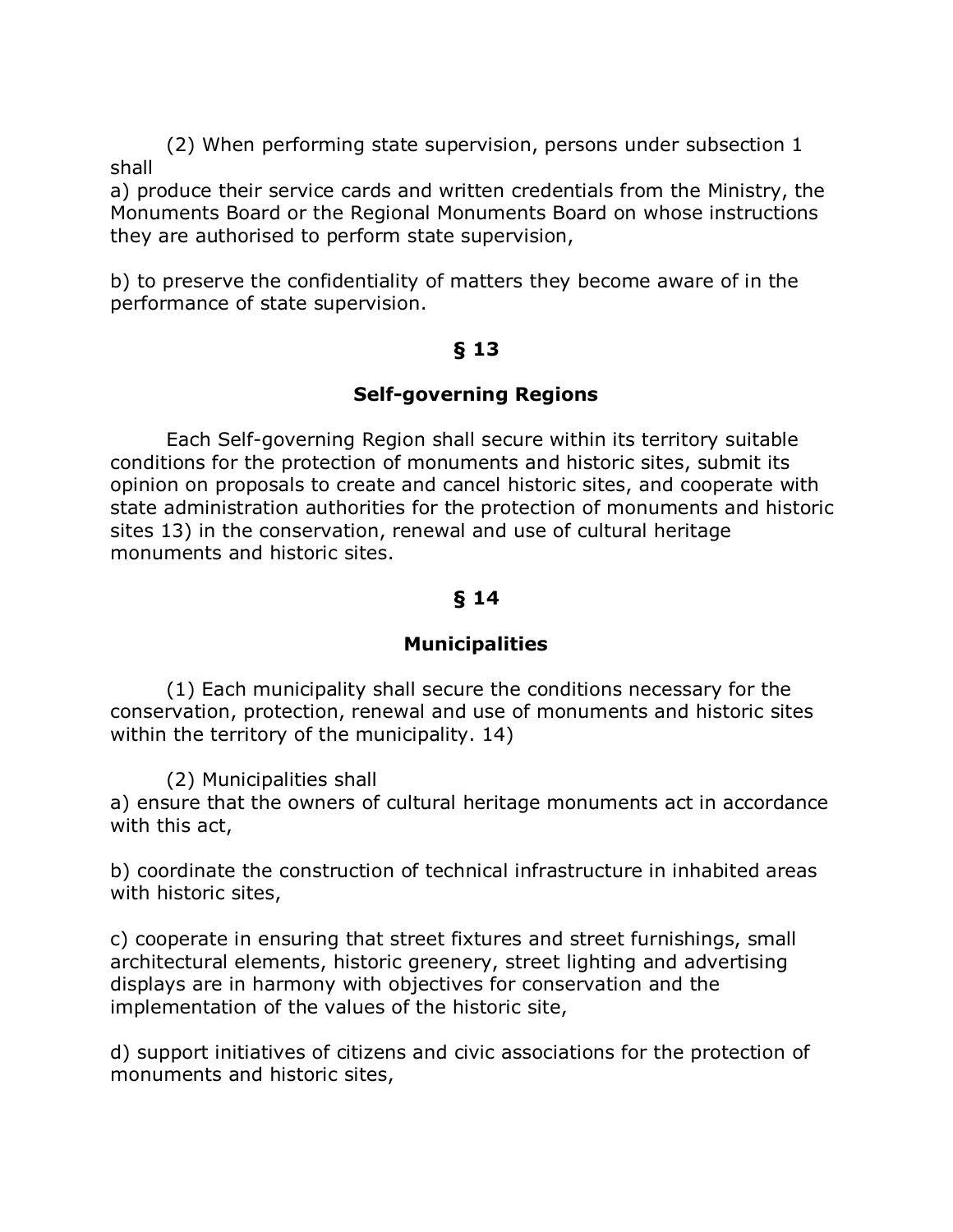e) maintain records of monuments and historic sites in the territory of the municipality based on extracts from the Central Register. 14)

(3) A municipality may create resources for making grants to owners to conserve and renew cultural heritage monuments located in the territory of the municipality.

(4) A municipality may decide to establish and professionally maintain documentation of local features of cultural and historical interest. Such documentation may include not only movable objects and immovable property but also combined works of nature and human beings, historic events, street names, geographical and cadastral names pertaining to the history and personalities of the municipality. The municipality shall submit documentation on the local features of cultural and historical interest to the Regional Monuments Board for professional use and for documentation purposes; where documentation includes immovable property, a list shall also be submitted to the building authority.

### PART THREE

### MONUMENTS AND HISTORIC SITES AND PROTECTIVE ZONES

### **§ 15**

### **Declaration of cultural heritage monuments**

(1) The Monuments Board shall declare a movable object or immovable property a cultural heritage monument on the basis of its cultural heritage value. A set of such objects or properties may also be declared a cultural heritage monument.

(2) The Regional Monuments Board or the Monuments Board shall prepare a proposal for the declaration of the object or property as a cultural heritage monument on its own initiative or on the initiative of a legal entity or natural person, where justified in cooperation with the research institutes of the Slovak Academy of Sciences and other professional and academic institutions. 15)

(3) The owner of the object or property proposed for declaration as a cultural heritage monument shall be a party to proceedings. If an immovable property is to be declared a cultural heritage monument, the municipality shall also be a party in the proceedings.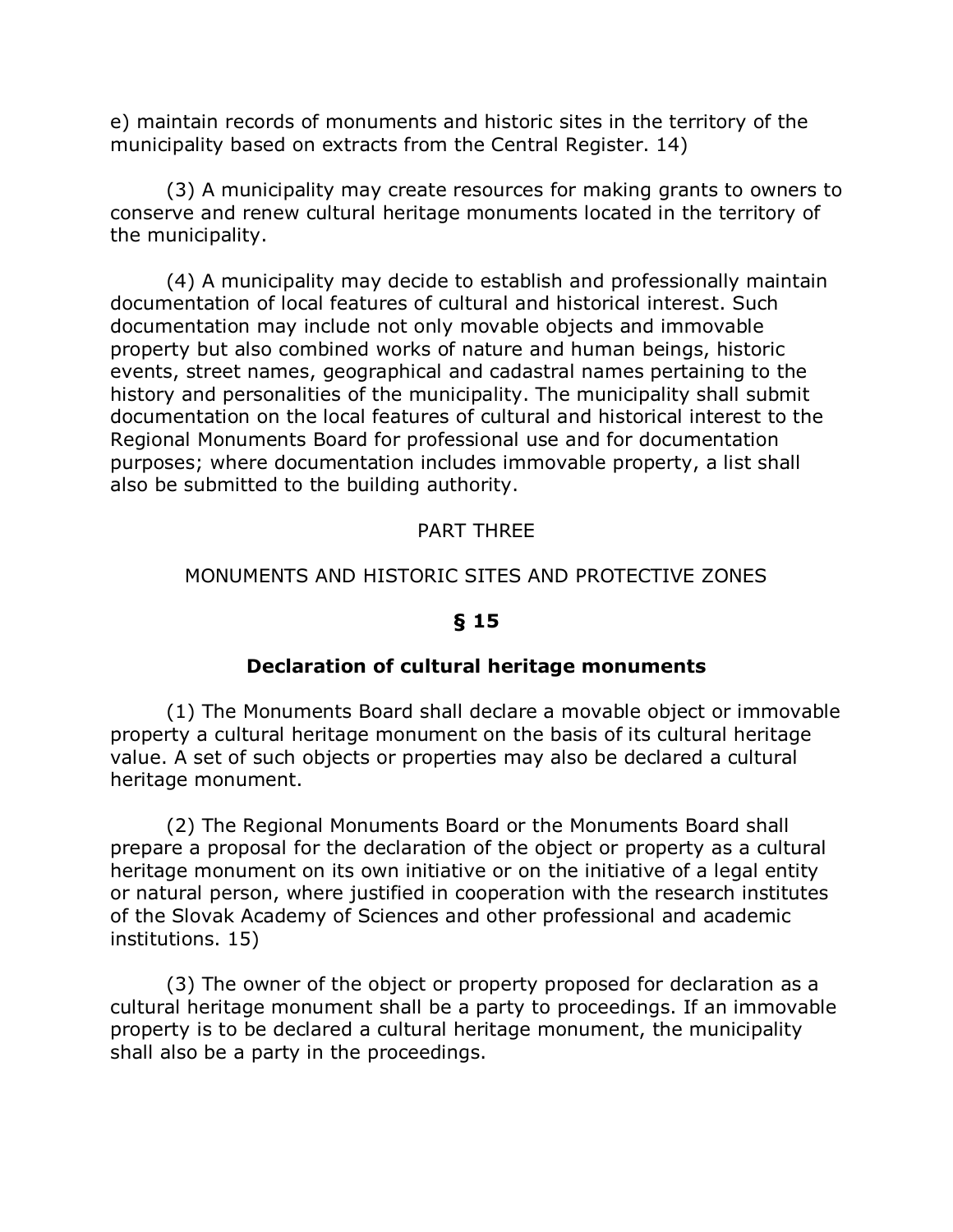(4) From the moment of delivery of notice of the initiation of proceedings for the declaration of an object or property as a cultural heritage monument, the owner of the object or property shall a) protect the object against damage, destruction, loss, theft or export from the territory of the Slovak Republic and notify the Monuments Board of any planned or actual change of ownership,

b) provide, at the written request of the Regional Monuments Board or the Monuments Board, necessary information on the object or property or allow authorised persons to examine the object or property in order to prepare appropriate documentation.

(5) On the declaration of an object or property as a cultural heritage monument or in the event of the refusal of such a declaration, the Monuments Board shall immediately notify the owner of the object or property, the Regional Monuments Boards and, where an immovable property is declared a cultural heritage monument, the municipality. On the coming into force of the declaration of an immovable property as a cultural heritage monument, the Monuments Board shall also send notice to the competent Cadastral Office. 16)

### **§ 16**

#### **Declaration of Historic Reserves**

(1) A historic reserve is a territory with a homogenous historic residential arrangement and a large concentration of immovable cultural heritage monuments, or a territory with groups of significant archaeological finds and archaeological sites which can be topographically delimited.

(2) Each historic reserve shall be declared by the Government on a proposal from the Ministry. The declaration shall take the form of a government regulation, which shall delimit the territory of the reserve. The proposal for the declaration of a historic reserve shall be prepared by the Monuments Board in cooperation with the competent territorial selfgovernment authorities.

### **§ 17**

### **Declaration of a historic zone**

(1) A historic zone is a territory with a historic residential arrangement, a landscape of cultural and historical significance, or a territory with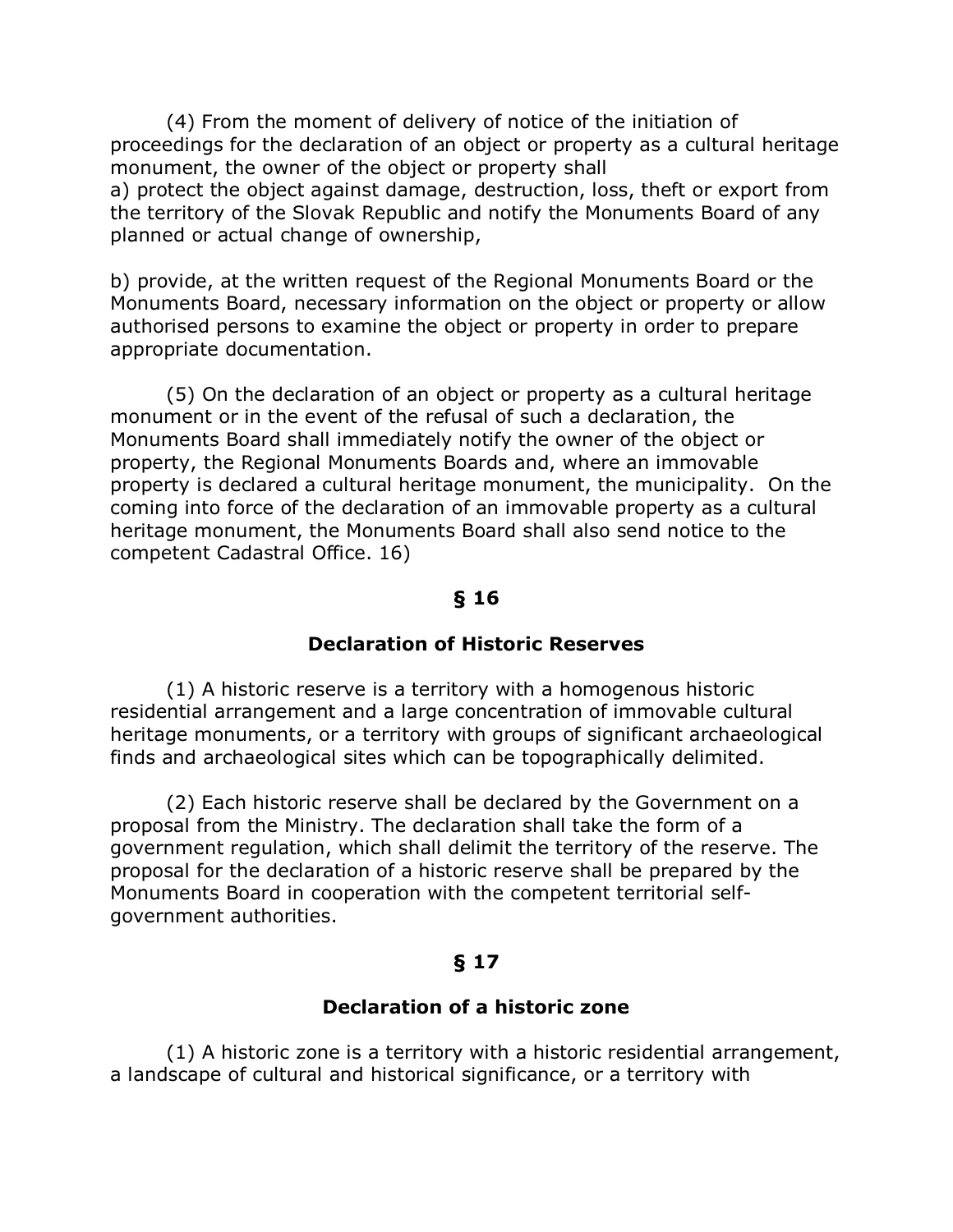archaeological finds and archaeological sites which can be topographically delimited.

(2) A historic zone shall be declare by the Ministry on a proposal from the Monuments Board. The declaration shall take the form of a decision, which shall delimit the territory of the zone. The parties to the proceedings shall be informed of the decision by a public notice.

#### **§ 18**

#### **Declaration of a protective zone**

(1) A protective zone is a territory defined for the purposes of the protection and controlled development of the environment or surroundings of an immovable cultural heritage monument, historic reserve or historic zone.

(2) The protective zone shall be declared by the Monuments Board based on the opinion of the municipality. The declaration shall take the form of a decision, which shall define the territory and the rules of protection. Parties to proceedings on the declaration of a protective zone shall be informed of the start of proceedings by means of a public notice. The decision on the declaration of a protective zone shall be delivered by means of a public notice.

#### **§ 19**

The Monuments Board shall send all necessary information to the Cadastral Office within 30 days of the entry into force of a decision on the declaration of a territory as a historic reserve, historic zone or protective zone. 16)

### **§ 20**

### **Amendment or repeal of declarations of cultural heritage monuments and historic sites**

(1) If new circumstances arise, the Monuments Board may amend the declaration of a cultural heritage monument, the Government may repeal the declaration of a historic reserve or the Ministry may repeal the declaration of a historic zone in the public interest. If the cultural heritage value ceases to exist, such declarations may also be repealed by the competent authorities. The Monuments Board may amend or repeal a decision on the declaration of a protective zone under section 18(2) based on the opinion of the municipality in the public interest. If the declaration of a cultural heritage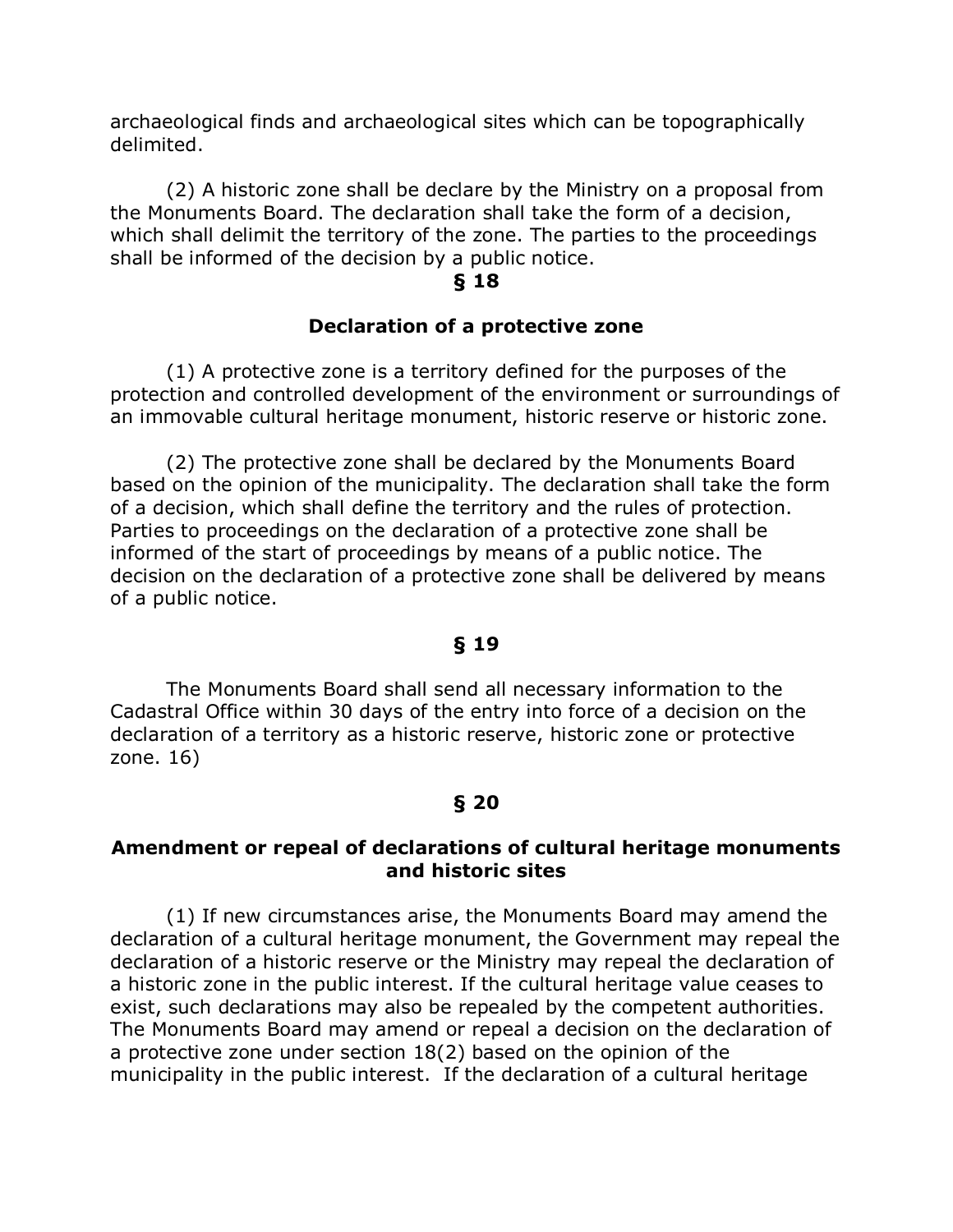monument, historic reserve or historic zone is repealed, the Monuments Board shall issue a decision repealing the declaration of the protective zone.

(2) The competent authority may stipulate reasonable conditions in relation to a decision to amend or repeal a declaration under section 15 and 17; the costs of fulfilment shall be borne by applicant or the person in whose interest the declaration is amended or repealed.

(3) The Regional Monuments Board or the Monuments Board shall draw up the proposal for the amendment or repeal of a declaration on the initiative of a legal entity or natural person, or on its own initiative. If the amendment or repeal concerns an immovable cultural heritage monument, historic reserve or historic zone, the Regional Monuments Board or Monuments Board shall request the opinion of the municipality.

(4) The competent authority for the protection of monuments and historic sites shall send any decision under subsection 1 to the authorities to which it sent the decision on the declaration.

### **§ 21**

### **Inclusion in the World Heritage List**

(1) The Ministry may, on its own initiative or the initiative of the Monuments Board or another legal entity or natural person, propose a cultural heritage monument or historic site for inclusion in the World Heritage List subject to the conditions set out in the international convention. 17)

(2) The Ministry shall publish notice of inclusion in the World Heritage List in the Law Digest of the Slovak Republic.

### **§ 22**

### **Central Register**

(1) The Central Register shall be maintained by the Monuments Board.

- (2) The Central Register comprises
- a) the register of movable cultural heritage monuments,
- b) the register of immovable cultural monuments,
- c) the register of historic reserves,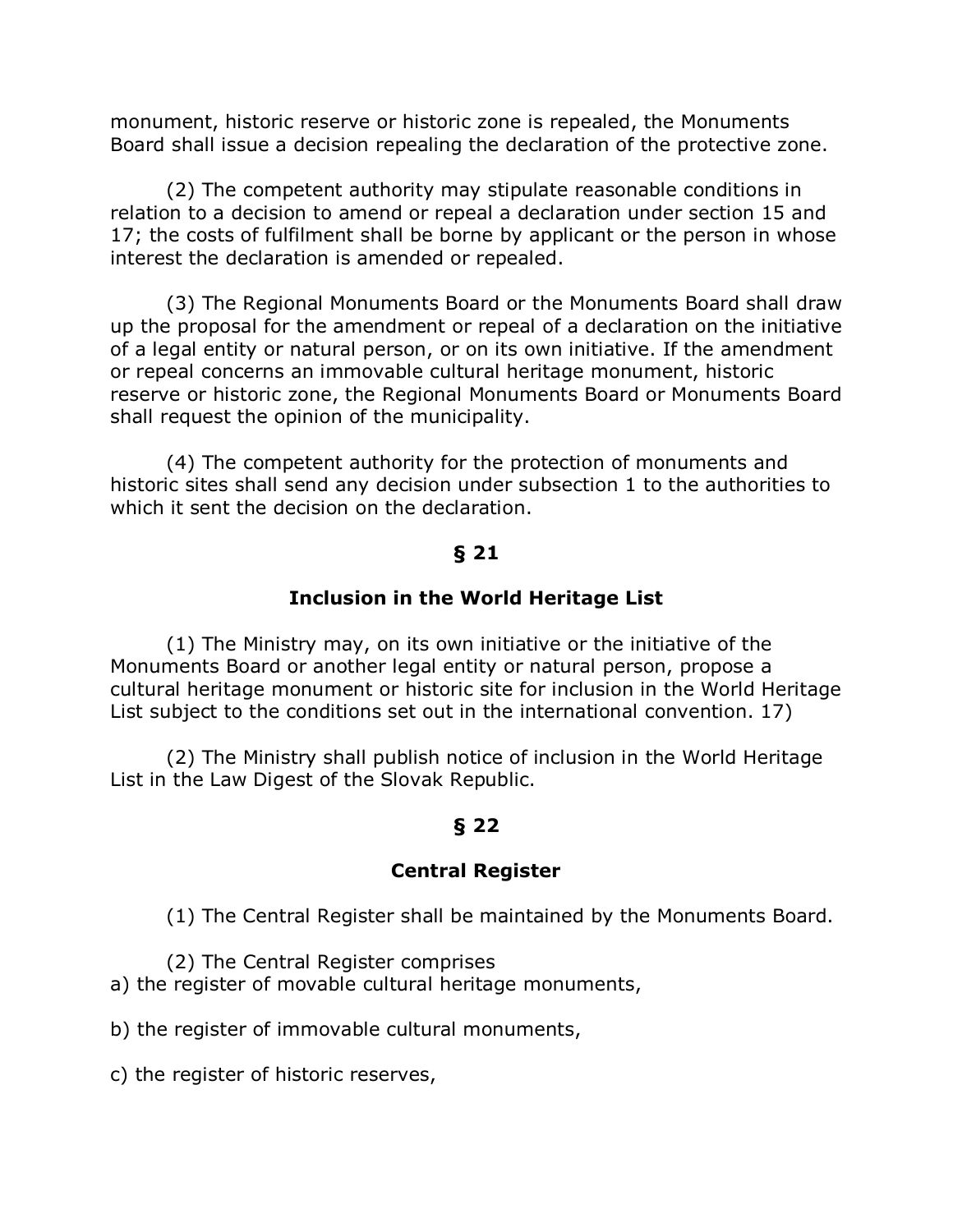d) the register of historic zones.

(3) The Monuments Board shall enter a new record in the Central Register no later than 30 days after the declaration of the object or property as a cultural heritage monument or after the declaration of a historic site as a historic reserve or historic zone. The owner of the cultural heritage monument shall be informed of its registration without delay.

(4) The Monuments Board shall record in the applicable register a) whether an immovable cultural heritage monument is situated in a historic reserve, a historic zone or a protective zone,

b) whether an immovable cultural heritage monument, historic reserve or historic zone has a protective zone,

c) whether the cultural heritage monument, historic reserve or historic zone is included in the World Heritage List,

d) relocation of a cultural heritage monument into a museum or gallery collection.

(5) If the declaration of a movable object or immovable property as a cultural heritage monument or the declaration of a territory as a historic reserve or historic zone is repealed, the Monuments Board shall delete the entry and archive the original documentation in accordance with the relevant regulations. 10)

(6) Regional Monuments Boards shall keep records on monuments and historic sites situated in their territory on the basis of extracts from the Central Register.

## **§ 23**

### **Pre-emption right of the state to purchase cultural heritage monuments**

(1) If the owner of a cultural heritage monument wishes to sell it, they must offer it in writing to the state, represented by the Ministry, for purchase. Such an offer shall declare all conditions.

(2) If the state accepts the offer, the state organisation designated by the Ministry shall conclude a purchase agreement with the owner of the cultural heritage monument within 90 days of receipt of the offer, unless the parties agree otherwise.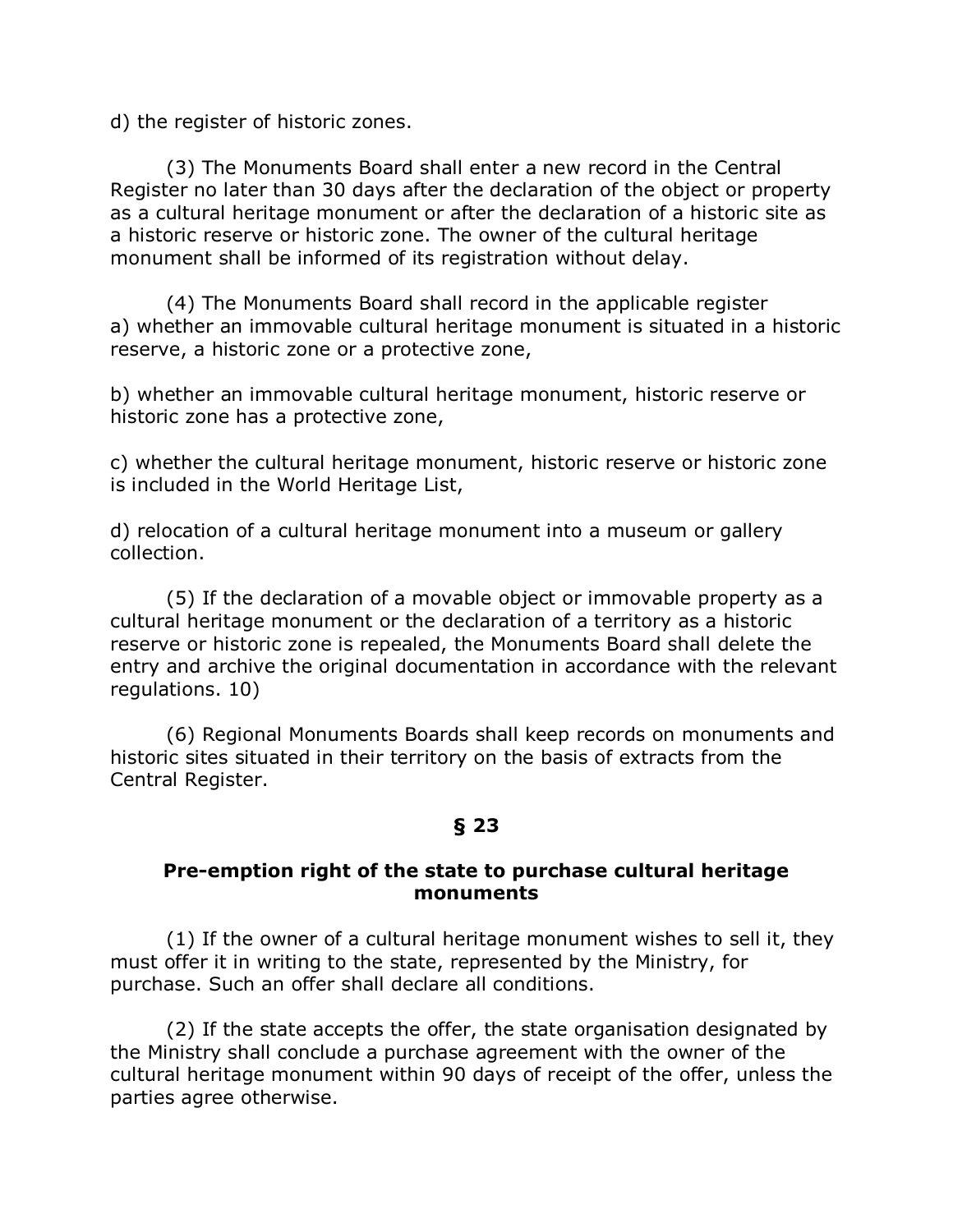(3) The state must pay the price for the cultural heritage monument offered by other parties, unless the parties agree otherwise. If the state cannot satisfy the conditions offered beside the price and these conditions cannot be compensated by an appraised price, the pre-emption right shall expire. 20)

(4) If the state does not accept the offer within 30 days of its delivery, the pre-emption right shall expire.

#### **§ 24**

#### **Relocation of cultural heritage monuments**

(1) A movable cultural heritage monument may be permanently relocated only in accordance with a decision of the Regional Monuments Board. The owner must also obtain a ruling from the Regional Monuments Board for temporary relocation requiring professional disassembly of a cultural heritage monument. If a cultural heritage monument is relocated from a public place, the Regional Monuments Board must consult the municipality before issuing a ruling for this purpose.

(2) A movable cultural heritage monument can be relocated without a ruling from the Regional Monuments Board when it is in imminent danger of damage or destruction or in a situation under section 28(2)(g) and (h). The owner or the person carrying out the relocation shall notify the Regional Monuments Board of such relocation without delay.

(4) An immovable cultural heritage monument or part thereof may be relocated only on the basis of a decision of the Regional Monuments Board after the municipality has given its opinion, without prejudice to the provisions of other relevant regulations 21).

(4) In cases where the Regional Monuments Board does not allow the owner of a movable cultural heritage monument to relocate it, the owner shall be entitled to adequate compensation for this limitation of ownership rights. The Regional Monuments Board shall rule on the amount of such compensation in the ruling under subsection (1). If the Regional Monuments Board does not allow the owner of an immovable cultural heritage monument to relocate it, the owner shall be entitled to adequate compensation for this limitation of ownership rights. The Regional Monuments Board shall rule on the amount of such compensation in the ruling under subsection (3).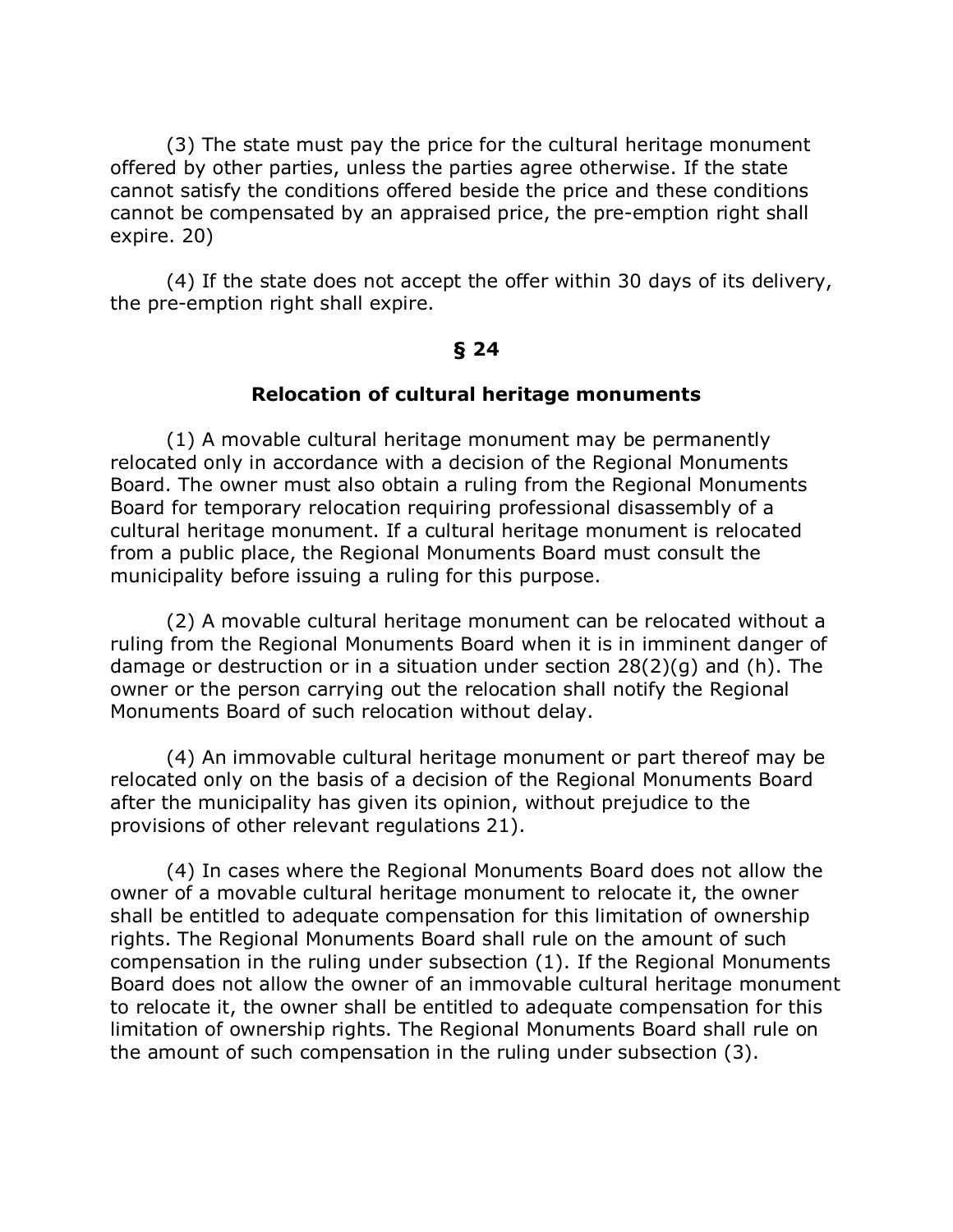#### **Cultural heritage monuments in relation to foreign countries**

(1) No cultural heritage monument or part thereof may be permanently exported from the territory of the Slovak Republic. 22)

(2) A cultural heritage monument or part thereof may be temporarily exported from the territory of the Slovak Republic to another country for a period of at most three years. Such a temporary export shall require a licence from the Ministry, which shall request the opinion of the Monuments Board.

(3) The applicant for a licence for the temporary export of a cultural heritage monument shall submit the application directly to the Ministry or via the Monuments Board.

(4) The application for a licence for the temporary export of a cultural heritage monument shall include the identification data of the recipient of the cultural heritage monument, the identifying marks of the cultural heritage monument and a statement of the Monuments Board. The application shall be submitted on the required form. The Ministry shall publish a sample form in its official journal.

(5) The ministry may make the granting of the licence for the temporary export conditional upon the conclusion of an insurance policy or the deposit of a bond corresponding to the value of the cultural heritage monument set by export opinion 23), or the satisfaction of other reasonable conditions. Costs relating to the licence for temporary export shall be paid by the applicant or the person in whose interest the licence is issued.

(6) The owner must notify the Monuments Board of the return the cultural heritage monument to the territory of the Slovak Republic without delay. The Monuments Board shall verify the identity of the returned cultural heritage monument within 30 days and evaluate its overall condition.

(7) An object of cultural and historical significance may not be imported into the territory of the Slovak Republic without the written consent of the competent authorities in the country of origin. 22)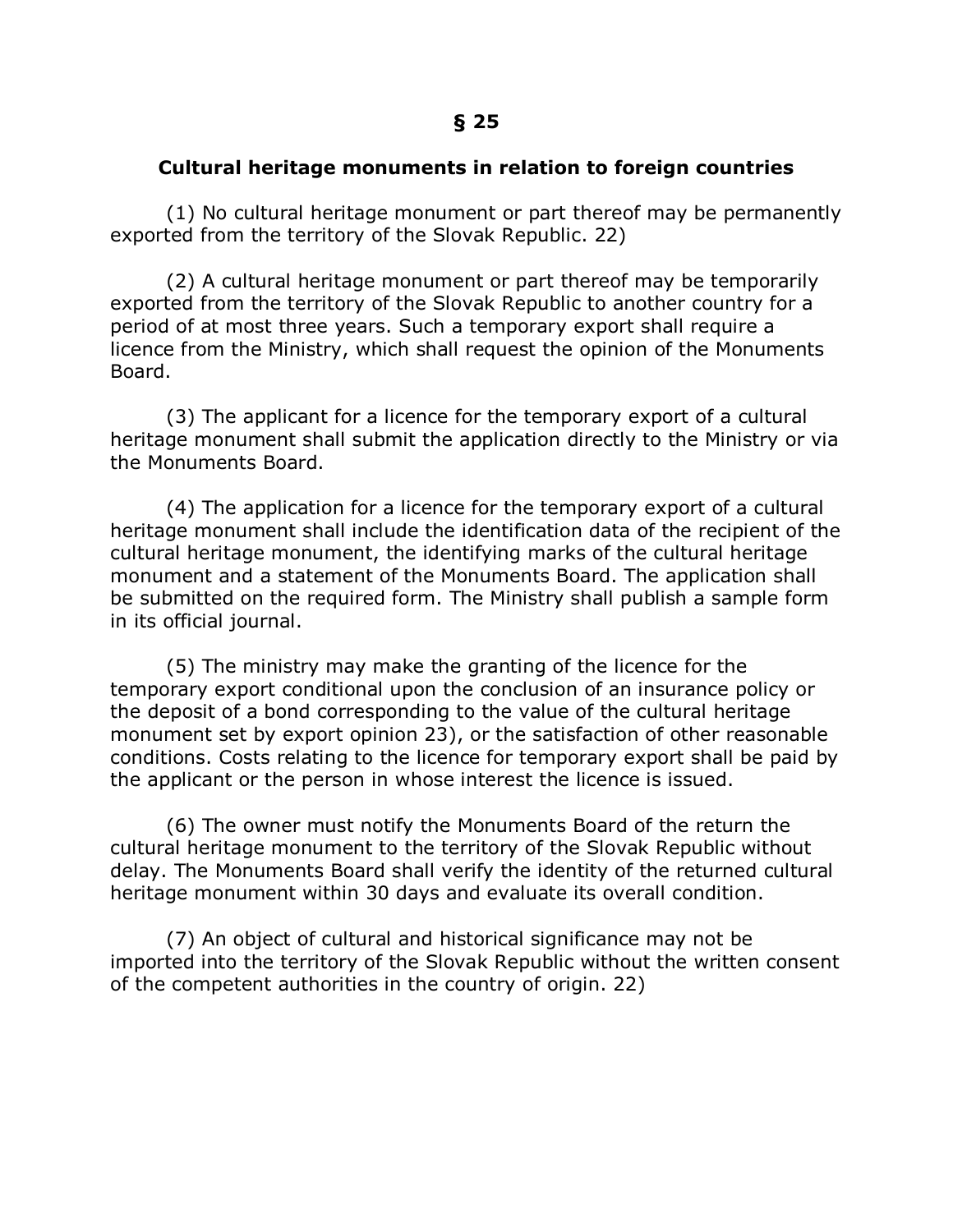#### **Return proceedings**

(1) The Ministry shall bring proceedings for the return of an unlawfully exported cultural heritage monument immediately upon becoming aware of evidence that unlawful export has taken place.

(2) The Ministry shall bring proceedings on an object of cultural and historical significance unlawfully imported into the territory of the Slovak Republic 22) without delay in response to a reasonable written request from a competent authority in the state from which the object of cultural and historical significance was exported.

#### PART FOUR

#### PROTECTION OF MONUMENTS AND HISTORIC SITES

#### **§ 27**

#### **Basic protection of cultural heritage monuments**

The basic protection of a cultural heritage monument shall mean the set of activities and measures taken to prevent danger, damage, destruction or theft of the cultural heritage monument, to maintain good conditions, including the good condition of the surroundings of the cultural heritage monument and a method of use and exhibition appropriate to its cultural heritage value and technical condition.

### **§ 28**

#### **Rights and duties of the owner**

(1) The owner of a cultural heritage monument has the right a) to ask the Regional Monuments Board for free-of-charge provision of expertise and methodological assistance in the protection of the cultural heritage monument,

b) to ask the municipality and the Ministry for financial support or state aid 24) for the conservation of the cultural heritage value of the cultural heritage monument,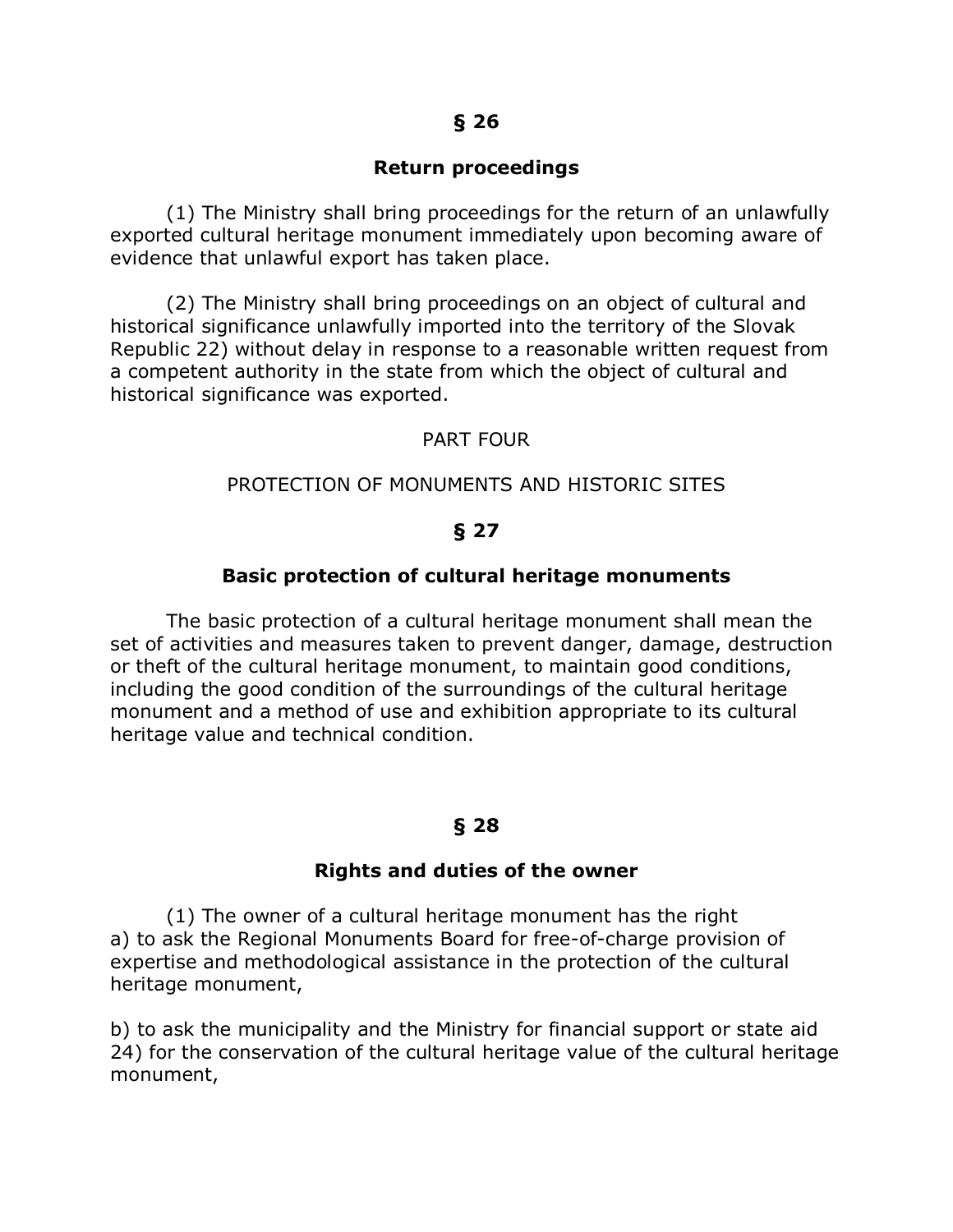c) to receive reasonable compensation for demonstrable losses incurred as a result of the application of this act or a ruling pursuant to this act.

(2) The owner of a cultural heritage monument must a) secure basic protection of the cultural heritage monument at their own expense

b) use the cultural heritage monument in accordance with its cultural heritage value,

c) notify the counterparty to any transfer of ownership that the cultural heritage monument is subject to a protection regime as set out in this act,

d) allow employees of an authority for the protection of monuments and historic sites and other authorised person who present their service cards to enter an immovable cultural heritage monument if it is not inhabited, or submit a movable cultural heritage monument for documentation, research or in order to prevent the damage or destruction of the cultural heritage monument,

e) allow a sign to be installed on the cultural heritage monument if the Regional Monuments Board so decides,

f) allow public access to the cultural heritage monument, if it is not inhabited, subject to conditions agreed in advance for a fixed period and with compensation, if the Regional Monuments Board so decides,

g) secure special protection for the cultural heritage monument and deposit the cultural heritage monument at a predetermined location for a necessary period in a state of emergency, 11)

h) secure special protection of the cultural heritage monument and deposit the cultural heritage monument at a predetermined location for a necessary period during a state of crisis, during wartime and in a state of war 26) secure the cultural heritage monument in accordance with international law. 27)

(3) The owner of a cultural heritage monument shall notify the Regional Monuments Board and the municipality of a) any danger, damage, theft or destruction of the cultural heritage monument without delay,

b) any intended change in the use of the cultural heritage monument, and in the case of an immovable cultural heritage monument, also its vacation,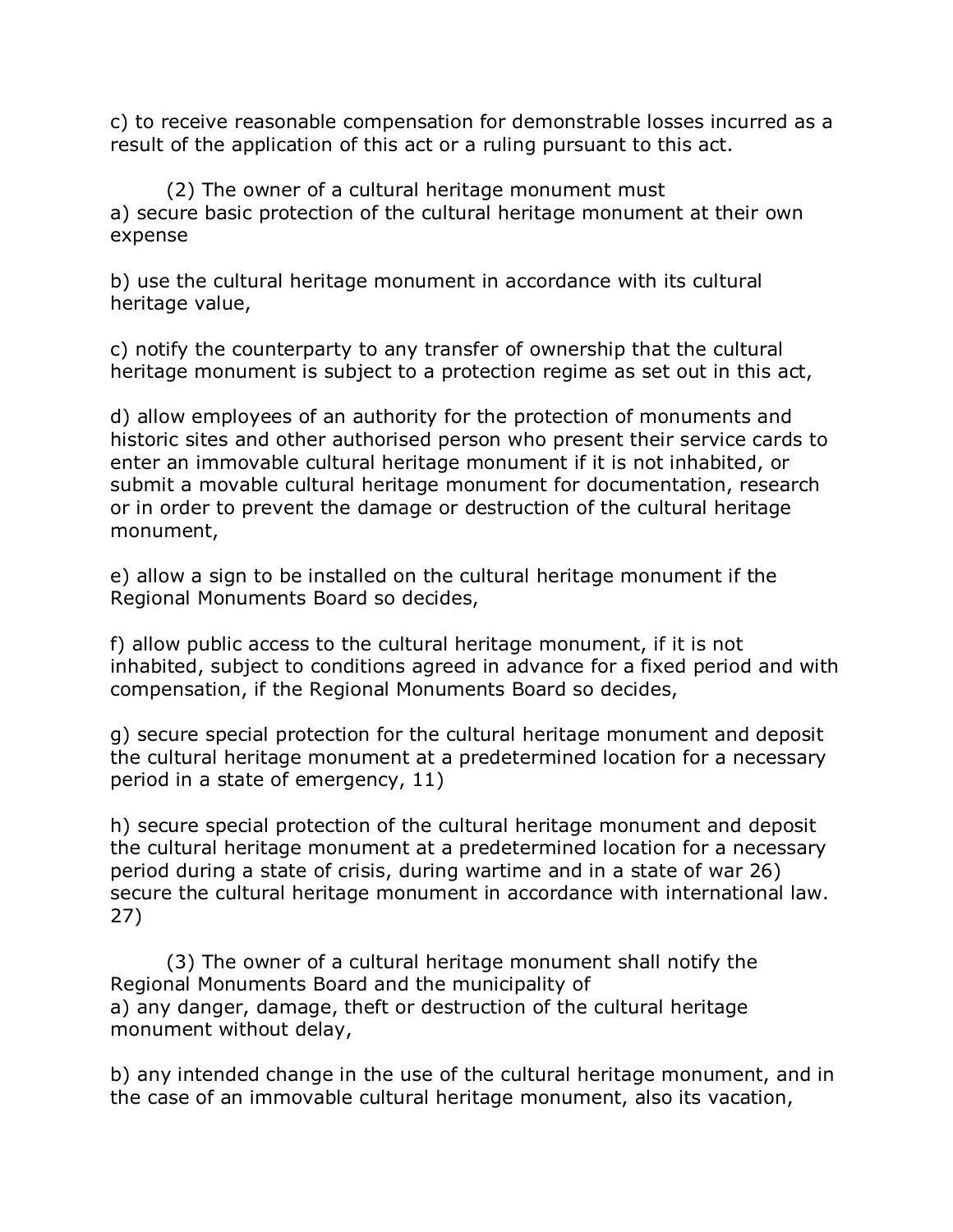c) any change of ownership of the cultural heritage monument within 30 days. 28)

(4) The owner of a property that is not a cultural heritage monument but is situated in a historic reserve, a historic zone or a protective zone a) has the right to ask the Regional Monuments Board to provide expertise and methodological assistance free of charge.

b) must dispose of the property and use it in a manner that does not endanger the cultural heritage value of an immovable cultural heritage monument, historic reserve or historic zone.

#### **§ 29**

#### **Basic protection of historic sites**

(1) Basic protection of historic sites shall mean the set of activities and measures by means of which the state administration authorities and territorial self-government authorities in cooperation with the owners of immovable property secure the conservation of the cultural heritage value of such sites, their good technical, operational and aesthetic condition and the appropriate use of individual buildings, groups of buildings, spaces and urban settlements, and appropriate infrastructure for the historic site.

(2) The Regional Monuments Board or a person licensed in accordance with section 35(3) shall elaborate principles for the protection of a historic site, which shall be the guiding document for the performance of basic protection pursuant to subsection 1. The principles shall be an integral part of the territorial plan for the protection of the cultural heritage value of the site, which shall be incorporated into land use documentation in accordance with the relevant regulations. 21)

(3) The principles for the protection of a historic reserve or historic zone shall set out conditions for the reasonable functional use of the territory, for the conservation, maintenance and regeneration of the historic plan arrangement and subdivision, the composition of objects, the height and spatial arrangement of objects, internal and external furnishings, characteristic views, silhouettes and panoramas, archaeological finds and other aspects of the territory that are of cultural and natural importance.

(4) The competent authority for land-use planning documentation for the territory 28a) in which a historic reserve, historic zone, immovable cultural heritage monument, protective zone, archaeological find or an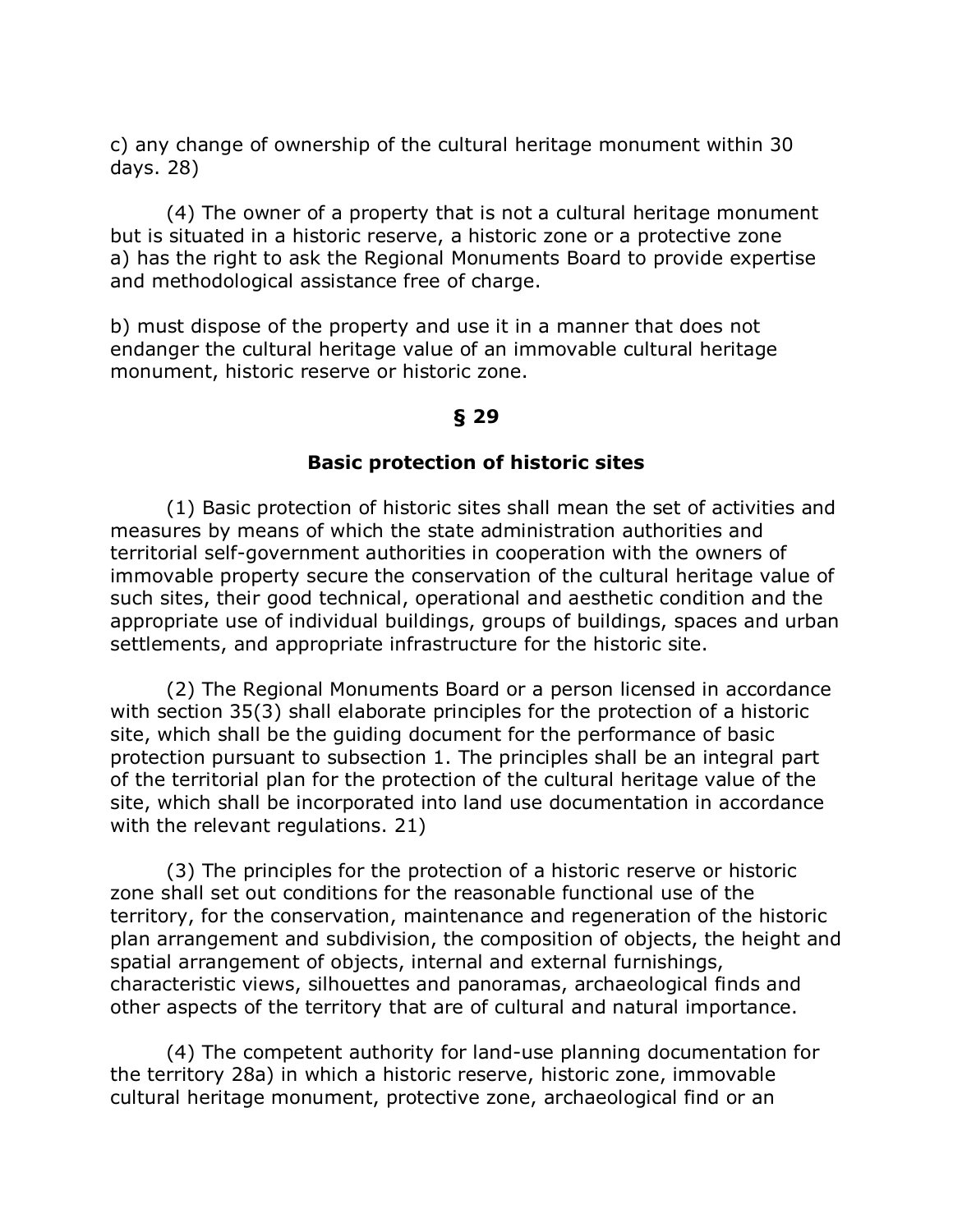archaeological site registered under section 41 shall request the opinion of the competent Regional Monuments Board before approving such documentation.

### **§ 30**

### **General conditions for the protection of monuments and historic sites**

(1) Each person must act in such a way so as not to endanger the basic protection of cultural heritage monuments under section 27 and the basic protection of historic sites under section 29 and not to cause any adverse changes in the condition of monuments and historic sites or the condition of archaeological sites.

(2) The provisions of subsection 1 shall apply without prejudice to liability for damage under other regulations. 29)

(3) Advertisements, notices, promotional signs or other technical equipment may not be placed on an immovable cultural heritage monument or historic site without a prior ruling of the Regional Monuments Board. If the placement is permitted by the building authority, the Regional Monuments Board shall issue a binding opinion and it shall be an interested authority for the purposes of proceedings of the Building Office; 29a) the Regional Monuments Board shall also issue a binding opinion in proceedings of the Building Office concerning a protective zone.

(4) A binding opinion of the Regional Monuments Board is required for every ruling of other state administration authorities and territorial selfgovernment authorities that may affect the interests protected by this act.

### **§ 31**

#### **Correction proceedings**

(1) If the Regional Monuments Board finds that an owner has not secured basic protection of a cultural heritage monument in accordance with section 27 or an immovable property in a historic site in accordance with section 29, they shall begin proceedings to ensure that the owner secures corrective measures subject to set conditions and within the set period at their own expense so that the object or property is restored to a condition in which the conservation of its cultural heritage value is not endangered.

(2) If corrective measures require preparatory documents, project documentation or other materials, the Regional Monuments Board shall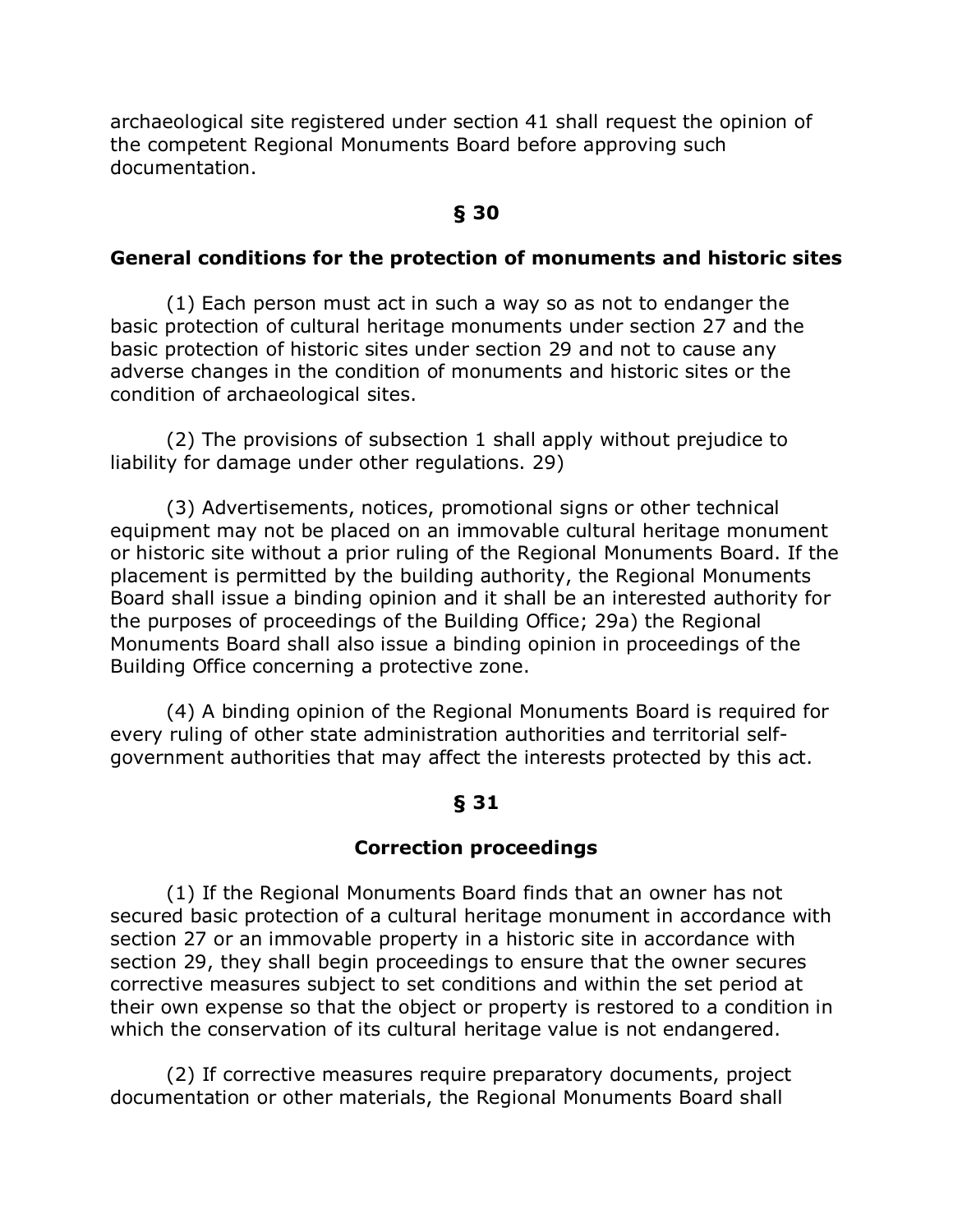require the owner to submit them with the required scope and within a set period as part of the proceedings under subsection (1).

(3) If a cultural heritage monument, a historic site or an immovable property in a historic site is endangered, the Regional Monuments Board shall submit a motion to the competent body to prevent or limit unauthorised activities and authorised activities that endanger the conservation of the cultural heritage monument or could lead to its damage, destruction or theft. If a cultural heritage monument, a historic site or an immovable property in a historic site is in grave and immediate danger, the Regional Monuments Board may issue an immediate ruling. An appeal against a ruling under the previous sentence shall not suspend the effect.

(4) If the owner of a movable cultural heritage monument does not secure conditions for its conservation and protection against damage, destruction or theft, the Regional Monuments Board may issue a ruling for it to be deposited while the grounds for its relocation persist.

### PART FIVE

### RENOVATION AND RESTORATION OF CULTURAL HERITAGE MONUMENTS AND CONSTRUCTION WORK ON IMMOVABLE PROPERTY

### **§ 32**

#### **Renovation and restoration of cultural heritage monuments and construction work on immovable property**

(1) For the purposes of this act, the renovation of a cultural heritage monument (renovation) shall mean the set of specialised professional activities carried out for the maintenance, conservation, repair, adaptation and reconstruction of a cultural heritage monument or part thereof.

(2) Before the start of renovation, the owner of the cultural heritage monument shall submit an application for a ruling on the renovation proposal to the Regional Monuments Board. If the owner begins renovation without a valid ruling on the renovation proposal, the Regional Monuments Board shall begin proceedings on the renovation by issuing a notice of the start of proceedings on the renovation, which shall be served to the owner of the cultural heritage monument, and instruct the owner to cease work until the issuing of a ruling.

(3) The application for a ruling on the renovation proposal shall be accompanied by the renovation proposal comprising identification data on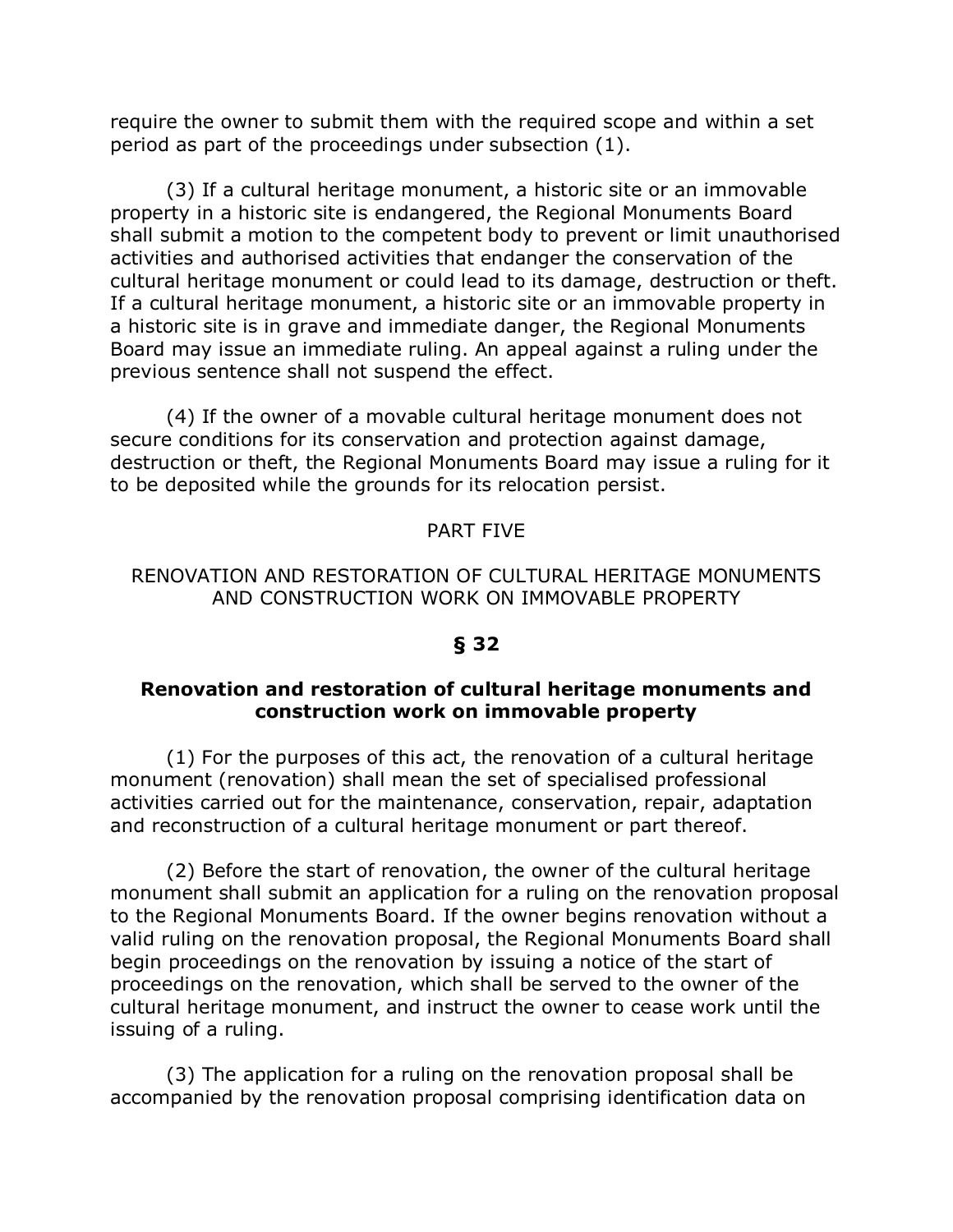the cultural heritage monument, documentation of the ownership of the cultural heritage monument, the proposed future use of the cultural heritage monument and a specification of the proposed changes to the cultural heritage monument.

(4) In its ruling on the renovation proposal under subsection (2), the Regional Monuments Board shall state whether the proposal is admissible with regard to the interests protected by this act and set conditions under which the renovation proposal can be elaborated and implemented so that the cultural heritage monument is not endangered, damaged or destroyed, in particular whether the renovation proposal can be elaborated only on the basis of research and other preparatory and project documentation.

(5) Before the start of new construction or site preparation or the modification a building that is not a cultural heritage monument but is located in a historic site (construction work on an immoveable property), the owner of such immoveable property shall request a ruling of the Regional Monuments Board by submitting an application for a ruling on the modification proposal for immovable property in a historic site. If the owner begins construction work on immovable property in a historic site with a valid ruling on the modification proposal, the Regional Monuments Board shall begin proceedings by issuing a notice of the start of proceedings on construction work on the immovable property, which shall be served to the owner of the immovable property, and instruct the owner to cease work until the issuing of a ruling.

(6) The application for a ruling on the modification proposal for immovable property in a historic site shall be accompanied by the modification proposal for the immovable property containing information on the immovable property, documentation of the ownership of the immovable property, the proposed use of the immovable property and a specification of the proposed territorial and spatial changes.

(7) In its ruling under subsection (5) the Regional Monuments Board shall state whether the proposal is admissible with regard to interests protected by this act and set conditions under which construction work on the immovable property in the historic site can be carried out, in particular principles relating to the volumes, height and the architecture of the exterior of the immovable property. The Regional Monuments Board shall also determine whether the works can be carried out only on the basis of research and other preparatory and project documentation.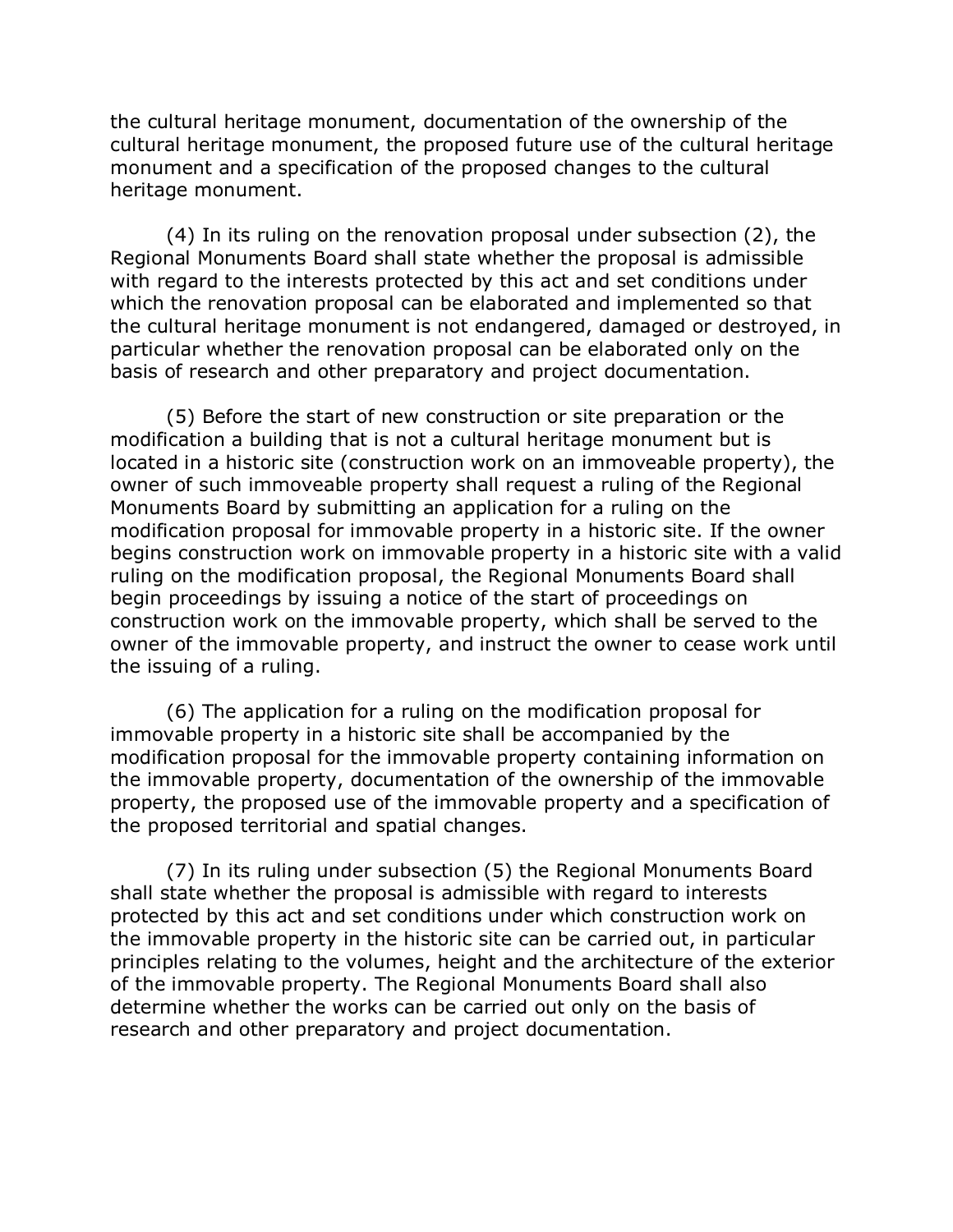(8) Project documentation for renovation and project documentation for modification to immovable property in a historic site can be prepared only by a natural person licensed to do so under the relevant regulations. 31)

(9) The owner shall consult with the Regional Monuments Board on the project documentation prepared in accordance with subsection 8 and any amendments to it during its preparation with regard to the conservation of the cultural heritage value of the cultural heritage monument or historic site.

(10) Before the start of the renovation or construction work on immovable property in a historic site, the owner shall submit the preparatory and project documentation under subsections 4 and 7 to 9 to the Regional Monuments Board. The Regional Monuments Board shall issue a separate binding opinion on every set of preparatory documentation and every set of project documentation for renovation or construction work on immovable property in a historic site.

(11) Before the start of construction work on immovable property that is not a cultural heritage monument but is situated in a protective zone, the owner of the immovable property shall request a binding opinion of the Regional Monuments Board by submitting an application for the issuing of a binding opinion on the proposal for construction work on immovable property in a protective zone. The Regional Monuments Board shall issue a binding opinion on the proposal for construction work on immovable property in a protective zone stating whether the proposal is admissible with regard to the interests protected by this act, and setting conditions for the performance of construction work on the immovable property, in particular the principles of volumes, heights and the architecture of the exterior of the immovable property.

(12) In land-use proceedings, building proceedings, proceedings on modifications to buildings, proceedings on retrospective building permission, proceedings on notified maintenance work, final approval proceedings or proceedings on the removal of an immovable cultural heritage monument or a building in a historic site or a protective zone, the decision of the building authority 31a) shall be based on a binding opinion 31b) of the Regional Monuments Board. The building authority shall also follow this procedure if work can be carried out on the basis of a notification. The issuing of a binding opinion shall not be subject to the general regulations on administrative proceedings. 31c)

(13) The Regional Monuments Board shall perform state supervision during the restoration of the cultural heritage monument or the construction work on immoveable property in a historic site or protective zone. It shall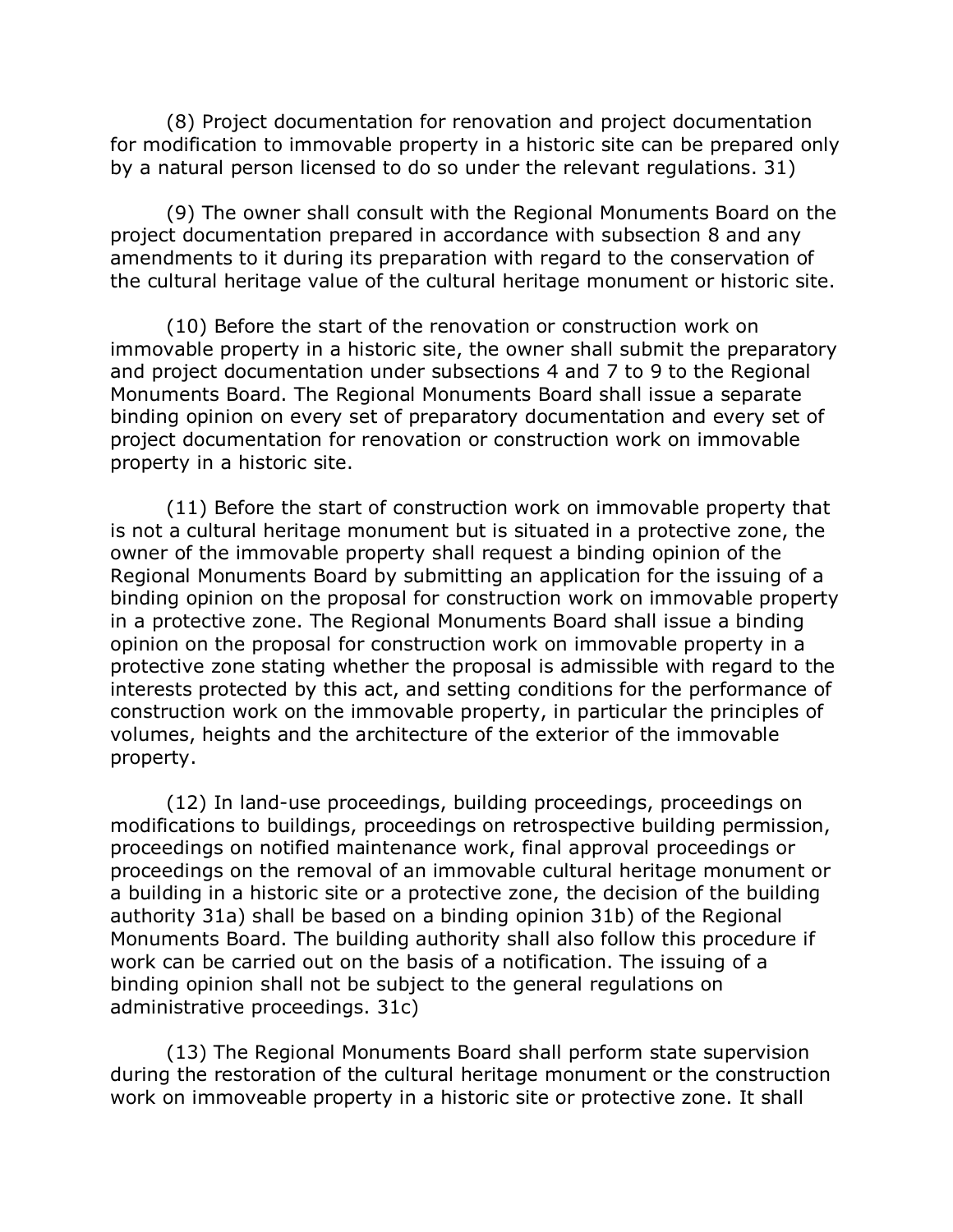notify the building authority of any deficiencies that it identifies. If the Regional Monuments Board identifies deficiencies that could lead to the endangerment, damage or destruction of the cultural heritage value of the cultural heritage monument or the historic site, or becomes aware of actions of the owner that contravene the ruling or binding opinion, it shall stop the works by means of a ruling on the suspension of works. An appeal against a ruling under the previous sentence shall not suspend the effect.

(14) In cases where an unforeseen find is uncovered during renovation or construction work on an immoveable property, the contractor of the work shall refrain from work that endangers the find or the find site until the Regional Monuments Board decides otherwise. The Regional Monuments Board shall decide on further steps within three days of being notified of the find.

(15) The owner shall submit one copy of full documentation of restoration work actually carried out to the Regional Monuments Board within 15 days of the completion of works.

#### **§ 33**

#### **Restoration of cultural heritage monuments**

(1) The restoration of a cultural heritage monument or part thereof 33) (restoration) is a particular type of renovation.

(2) An owner may prepare restoration work only on the basis of a ruling of the Regional Monuments Board on the restoration proposal obtained in advance.

(3) In the application for a ruling on the restoration proposal, the owner shall include the restoration proposal comprising information on the cultural heritage monument, information on the owner and a specification of the restoration activity giving reasons.

(4) The type of restoration documentation, the extent of restoration research, the type, extent and conditions for the performance of restoration work shall be laid down by the Regional Monuments Board in the ruling on the restoration proposal. In the case of an immovable cultural heritage monument, the ruling shall be issued no later than the ruling on the preparatory documentation for the renovation of the cultural heritage monument.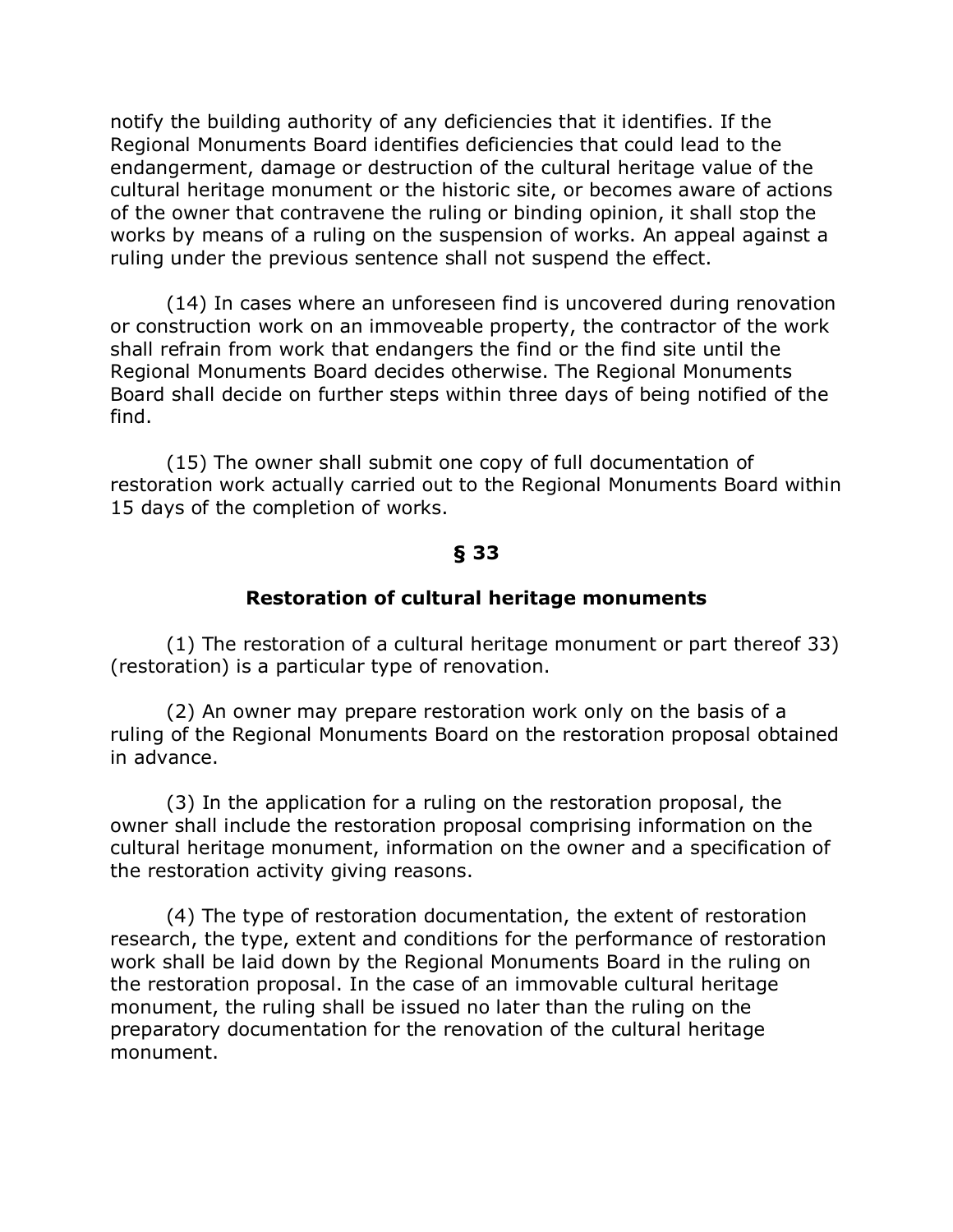(5) The restoration documentation is a part of the restoration work and shall be prepared in two stages:

a) the plan of restoration work to be performed,

b) documentation of restoration work performed.

(6) The Regional Monuments Board shall issue a separate ruling on each stage of the restoration documentation.

(7) Restoration work may be performed only by a person with a professional qualification in accordance with the relevant regulations. 34)

(8) The Regional Monuments Board shall carry out supervision of cultural heritage matters during restoration. If new circumstances or deficiencies arise which could result in the endangerment, damage or destruction of the cultural heritage value of the cultural heritage monument, the Regional Monuments Board shall issue a ruling to stop the relevant works.

(9) If new circumstances arise in the course of restoration or an unforeseen find is uncovered, the person responsible for the restoration work must stop work until a ruling is given by the Regional Monuments Board. The Regional Monuments Board shall decide on further steps within three days of the stoppage of work.

(10) After issuing its ruling, the Regional Monuments Board shall retain one copy of the plan of restoration work to be performed for the purposes of supervision of cultural heritage matters. After the completion of restoration work, the owner shall deposit one copy of the documentation of the restoration work performed with the Regional Monuments Board free of charge within 60 days.

(11) Particulars relating to the performance of restoration work and restoration documentation shall be laid down in regulations issued by the Ministry.

### **§ 34**

### **State and municipality aid for the renovation and restoration of cultural heritage monuments**

(1) In cases where an owner cannot cover either a part or the whole of the costs of renovation or restoration, they may request a financial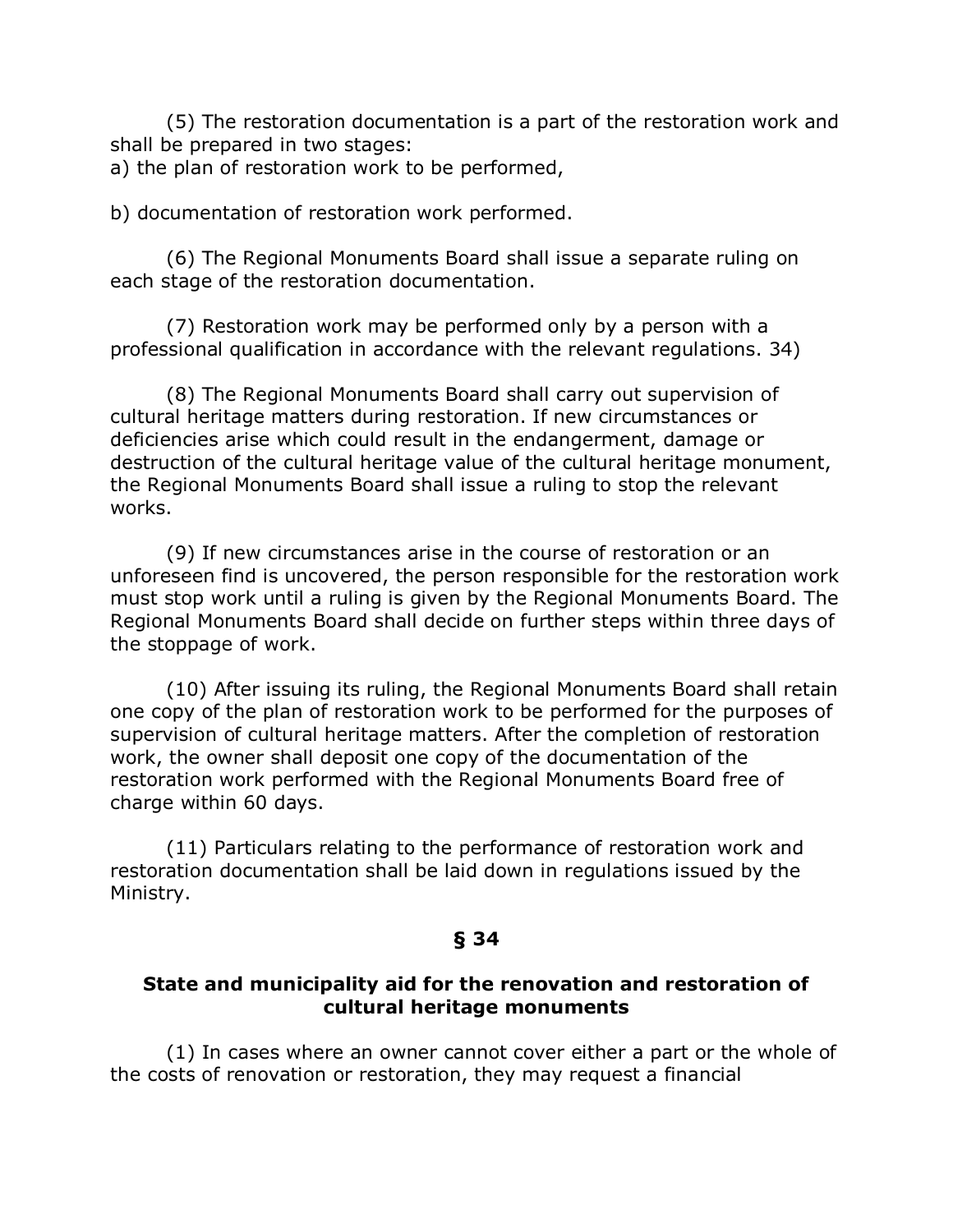contribution from the Ministry and the municipality. There is no legal title to such a contribution.

(2) The owner shall include in the application for a financial contribution the ruling of the Regional Monuments Board on the renovation proposal under section 32(4) or the restoration proposal under section 33(4). When applying for a financial contribution from the Ministry the owner shall enclose the opinion of the municipality, stating the amount of any contribution from the municipality or the reasons why the municipality has not provided a financial contribution.

(3) The Ministry may reserve the right to require the return of a contribution provided for renovation if the cultural heritage monument or part thereof is sold within ten years and the value of the cultural heritage monument was increased by the work performed.

(4) A contribution under subsection 1 shall not be provided if the necessary costs can be covered under other regulations. 35)

(5) The state may also provide indirect assistance to the owner in accordance with relevant regulations. 36)

### PART FIVE

### RESEARCH AND FINDS

## **§ 35**

### **Research into monuments and historic sites**

(1) For the purposes of this act, research into monuments and historical sites (research) shall mean any professional activity intended to increase knowledge of cultural heritage monuments, historic sites, archaeological finds and archaeological sites.

(2) Research shall be carried out as preparation for the renovation and restoration of cultural heritage monuments and construction work on immovable property in historic sites, for the preservation of archaeological finds, for the drawing up of principles for the protection of historic sites, and for scientific and documentation purposes.

(3) Research may be carried out only by a natural person with a specialised professional qualification in the relevant field certified by a licence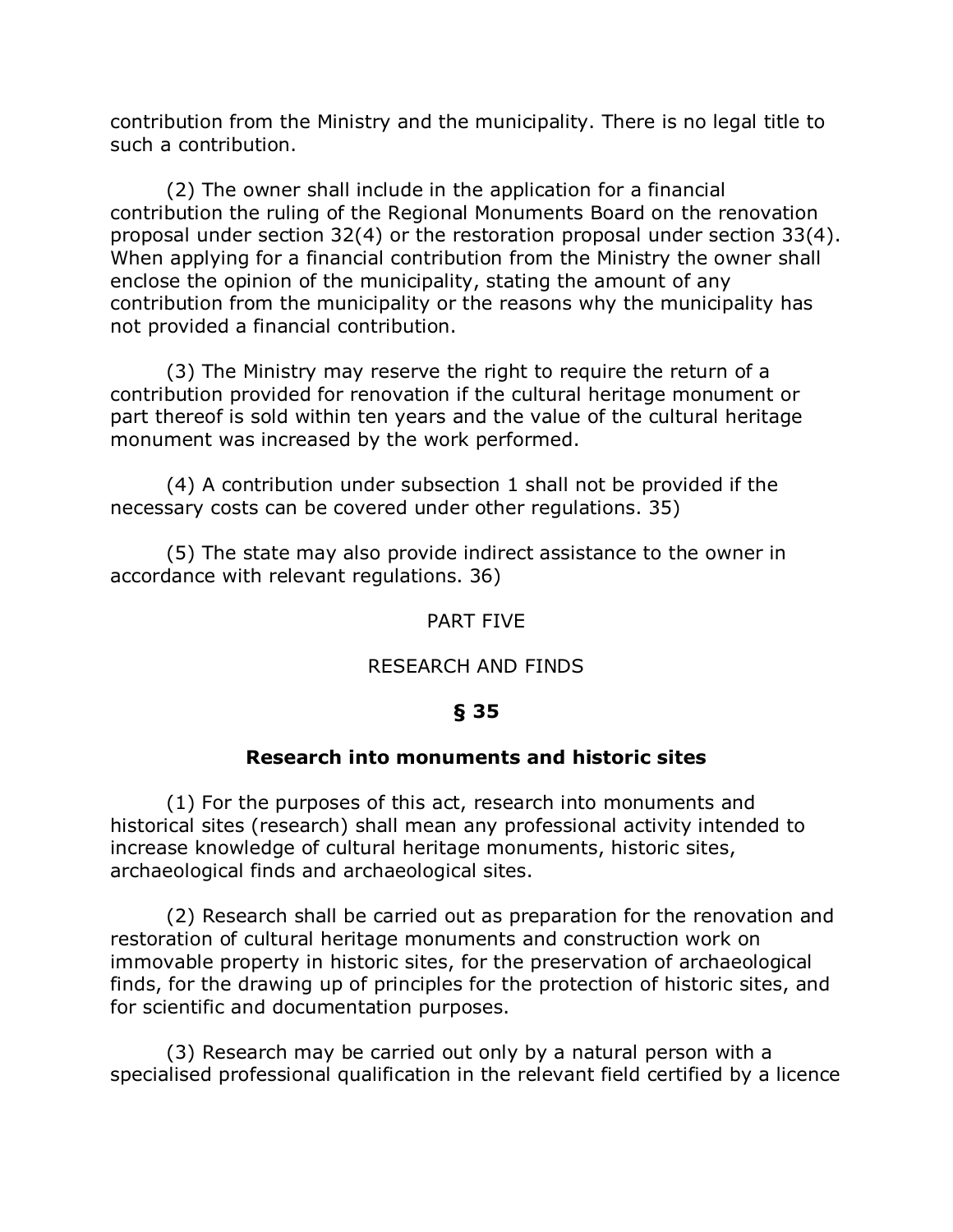issued by the ministry for five years. The licence may be extended for a further five years.

(4) A specialised professional qualification may be acquired in the following fields of research into monuments and historic sites: a) art history

b) architectural history

c) urban history,

## d) archaeology

(5) A specialised professional qualification for the purposes of this act may be acquired by a natural person with a university qualification in the relevant field and who passes a test of theoretical and practical knowledge relating to cultural heritage monuments and historic sites and who has at least three years' professional experience in the field of historical research and is of good character.

(6) An application for a licence based on specialised professional qualification shall include proof of educational qualifications, proof of professional experience, a professional assessment of professional activity undertaken from the Monuments Board or the Archaeological Institute and an extract from the criminal register no more than three months old.

(7) On the basis of an opinion of the Monuments Board, the Ministry shall not issue or shall temporarily withdraw a licence to carry out research under subsection 3 from a natural person with a specialised professional qualification who is an employee of the Monuments Board and prepares rulings or decides on matters relating to the protection and renovation of monuments and historic sites.

(8) The Ministry shall publish a list of licensed natural persons in a ministerial publication.

(9) The Ministry shall withdraw the licence of any person who carries out research in a manner contrary to this act.

(10) Particulars of the conditions for acquiring a specialised professional qualification shall be laid down in regulations issued by the Ministry.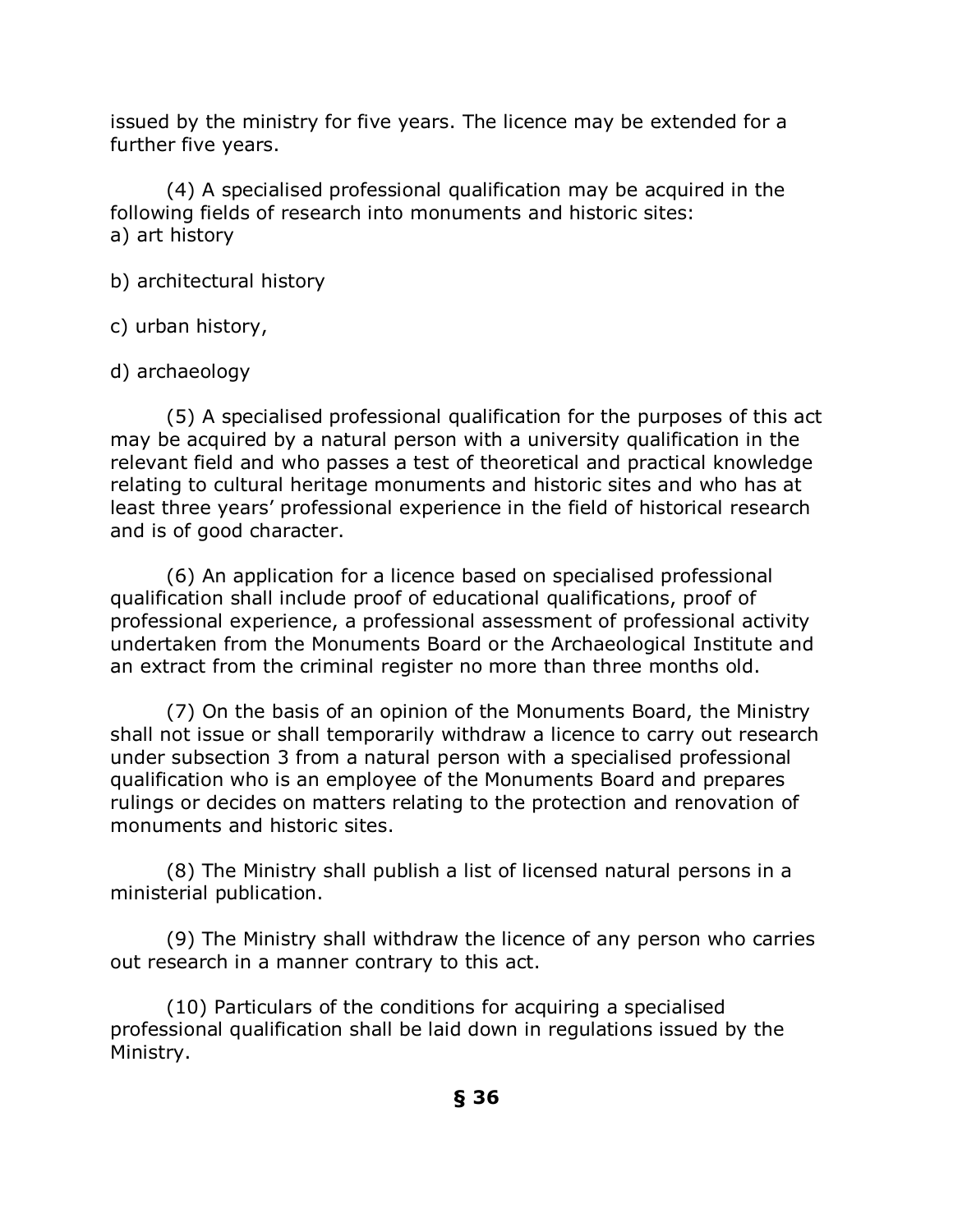## **Archaeological research**

(1) For the purposes of this act, archaeological research shall mean a set of professional activities whose purpose is to find, identify, evaluate, document and preserve archaeological finds and archaeological sites and to find and collect moveable archaeological finds on the surface of the earth, under the earth and under water.

(2) The Archaeological Institute shall be entitled to carry out archaeological research; other legal persons may carry out such research only under a licence issued by the Ministry.

(3) The Ministry shall grant a licence for archaeological research to a legal entity that secures the performance of research through natural persons with specialised professional qualifications in accordance with section 35(3), of whom at least one shall be a full-time employee of the legal entity.

(4) The Ministry shall withdraw the licence of a legal entity to perform archaeological research if the legal entity ceases to exist or if it breaches any of the conditions under which the licence was granted.

### **§ 37**

### **Preservation research**

(1) preservation research must be carried when preparing construction work and other economic activity on a site where there may be a risk to cultural heritage value and archaeological finds.

(2) Preservation research is an advance measure carried out to preserve archaeological and other historic finds presumed to be in the earth, under water or within the structure of a building.

(3) The Regional Monuments Board shall decide whether preservation research needs to be carried out in response to a query from the building authority, the Monuments Board or on its own initiative. The Regional Monuments Board shall send a ruling on the performance of preservation research to the building authority without delay.

(4) If the builder or the person responsible for compliance with the ruling under subsection (3) cannot secure a licensed person for objective reasons, the Ministry shall select a licensed person to perform preservation research.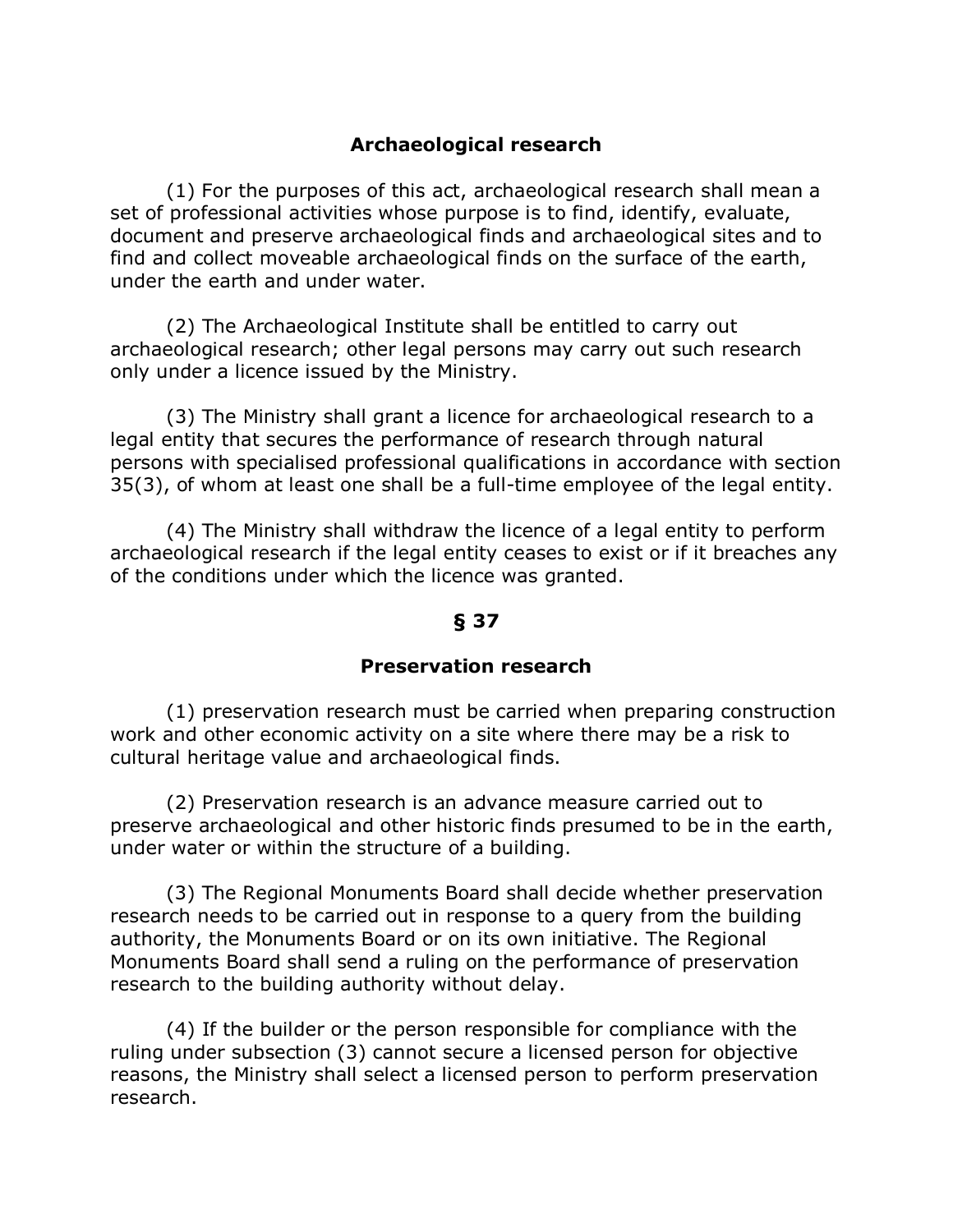### **Financing of research**

(1) Research costs shall be paid by the owner of the cultural heritage monument or the builder.

(2) If research is carried out during construction or other activities in the public interest, the central state administration authority with responsibility for the construction or other activities in the public interest shall decide whether the costs or a part thereof should be paid from the state budget.

(3) Research carried out exclusively for scientific and documentation purposes shall be financed by the beneficiary of the research.

#### **§ 39**

#### **Conditions for the performance of research**

(1) Before starting research, a person licensed to carry out research under section 35(3) and section 36(2) shall conclude an agreement defining the conditions for research with the owner of the immovable property where the research is to be carried out. If no agreement is concluded, the Monuments Board shall rule on the owner's duty to accept the performance of research in accordance with sections 36 to 38 and the conditions under which research may be carried out. The ruling of the Monuments Board shall apply without prejudice to the owner's right to compensation for any damage to the property.

(2) When performing research, licensed persons shall pay attention to the interests protected by particular regulations, cooperate with the authorities responsible for the protection of these interests and protect the rights and legitimate interests of the owners of immovable property and other property.

(3) The type, scope and method for the performance of research and the handling of finds shall be set in the ruling of the Regional Monuments Board under section 32(4) and (7) or under section 37(3).

(4) Research shall be carried out in accordance with the relevant international treaties 17) in accordance with current scientific knowledge and shall use appropriate, primarily non-destructive methods.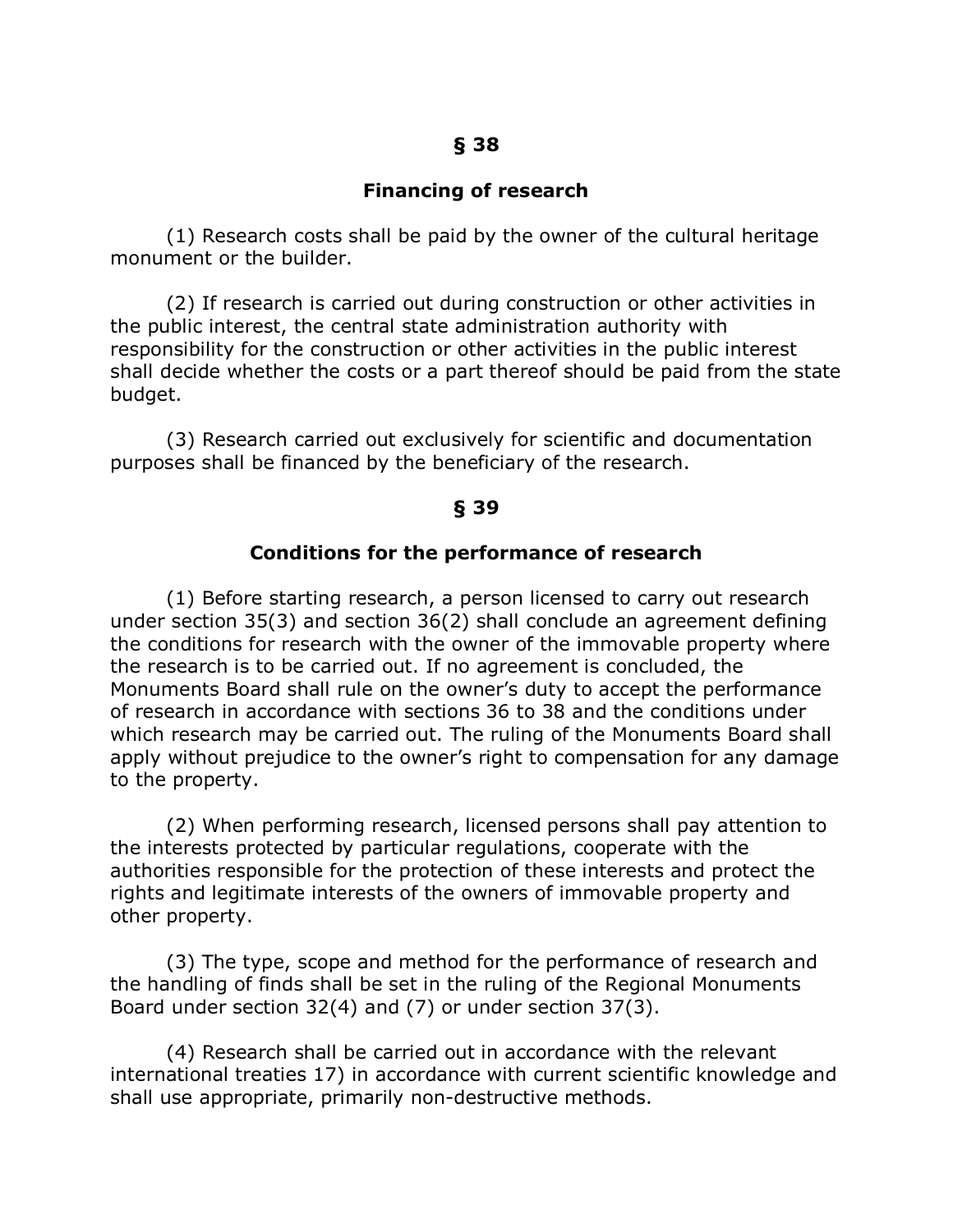(5) In archaeological research and research carried out in a cultural heritage monument, historic site or protective zone, the persons licensed under section 35(3) and section 36(2) shall notify the Regional Monuments Board of the start and end of research within five days.

(6) Unauthorised research and excavations in the vicinity of cultural heritage monuments, historic sites, archaeological finds and archaeological sites and the unauthorised collection of collection and removal of movable finds, their unauthorised retention and search using detection equipment is prohibited. Collection on the surface and non-destructive prospecting by legal entities licensed in accordance with section 36(2) shall not be considered unauthorised research.

(7) Anyone carrying out research under an agreement in accordance with subsection 1 shall take measures to prevent the damage, devaluation, destruction or theft of any find. Research may not be carried out if subsequent protection for finds and corrective measures against the adverse effects of research have not been secured

(8) Specialised knowledge acquired through research shall be written up in research and preparation documentation, which shall be used in the drafting of project documentation for the renovation of a cultural heritage monument or the drafting of the territorial plan for the protection of a historic site. The particulars of research and preparation documentation shall be laid down in regulations issued by the Ministry.

(9) The owner or the subject performing research for scientific or documentation purposes shall provide one copy of the research documentation to the Regional Monuments Board free of charge; the Regional Monuments Board shall decide on the deadline for delivery. In the case of archaeological research, the owner or the subject performing research for scientific or documentation purposes shall also deposit one copy of the research documentation with the Archaeological Institute for the keeping of records under section 41(1).

(10) Subjects licensed under section 35(3) and section 36(2) shall retain and protect any archaeological find found during activities under sections 35 to 37 until the archaeological find is deposited in accordance with section 40(8) or until transfer of ownership or management rights in accordance with section 40(9). Subjects licensed under section 35(3) and section 36(2) may not transfer or otherwise dispose of an archaeological find or allow its use by other persons.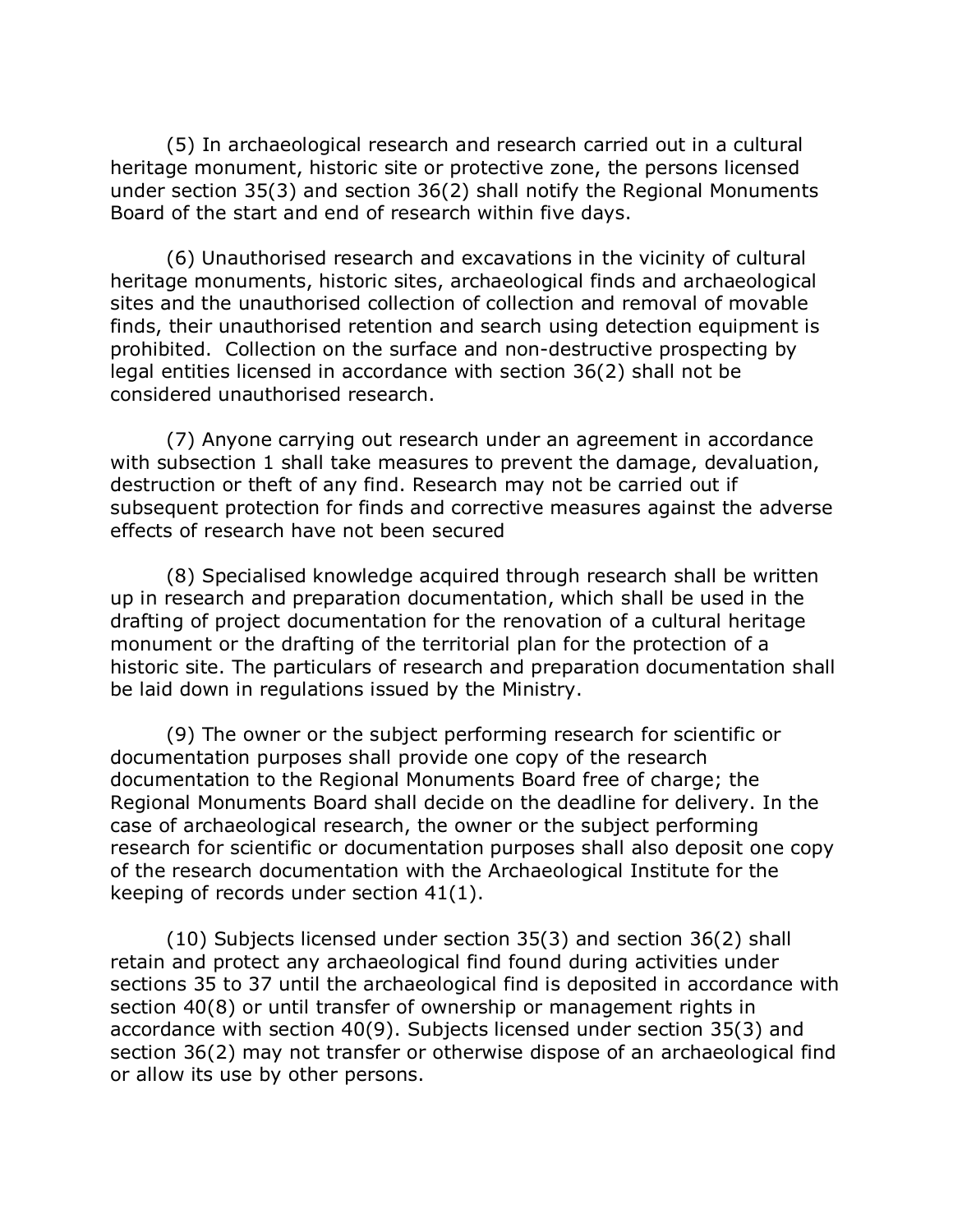#### **Finds**

(1) For the purposes of this act, a find is an object of cultural and historic significance found through research or during building work or other activities in the earth, underwater or in the structure of a historic building.

(2) If an object of cultural and historic significance is found outside approved research, the finder must report the find to the Regional Monuments Board directly or via the municipality. Finds shall be reported by the finder or the subject responsible for the performance of the work in the course of which the find was discovered no later than the second working day following the discovery.

(3) The find must be left undisturbed until it has been inspected by the Regional Monuments Board or a professionally competent person appointed by them and at least three days from the date of the report of the find. Until inspection by the Regional Monuments Board, the finder shall take all measures necessary to protect the find, in particular to protect it against damage, devaluation, destruction and theft. Only a licensed person using archaeological research methods may raise and relocate the archaeological find from its original place.

(4) Particular regulations 37) shall apply in respect of finds discovered during building work.

(5) Archaeological finds are the property of the Slovak Republic. Archaeological finds discovered during archaeological research carried out by the Archaeological Institute or a museum owned by a central state administration body shall be under the administration of the respective organisation from the moment of their discovery. In other cases archaeological finds shall be under the administration of the Monuments Board from the delivery of the research documentation to the Regional Monuments Board under section 39(9).

(6) Particular regulations 15) shall apply in respect of the protection of movable finds. Immovable finds, sets thereof and archaeological sites may be declared cultural heritage monuments, historic reserves or historic zones on the basis of their cultural heritage value.

(7) If the Archaeological Institute or a museum owned by a central state administration body is the administrator of the archaeological find, they shall keep records of the archaeological find in accordance with relevant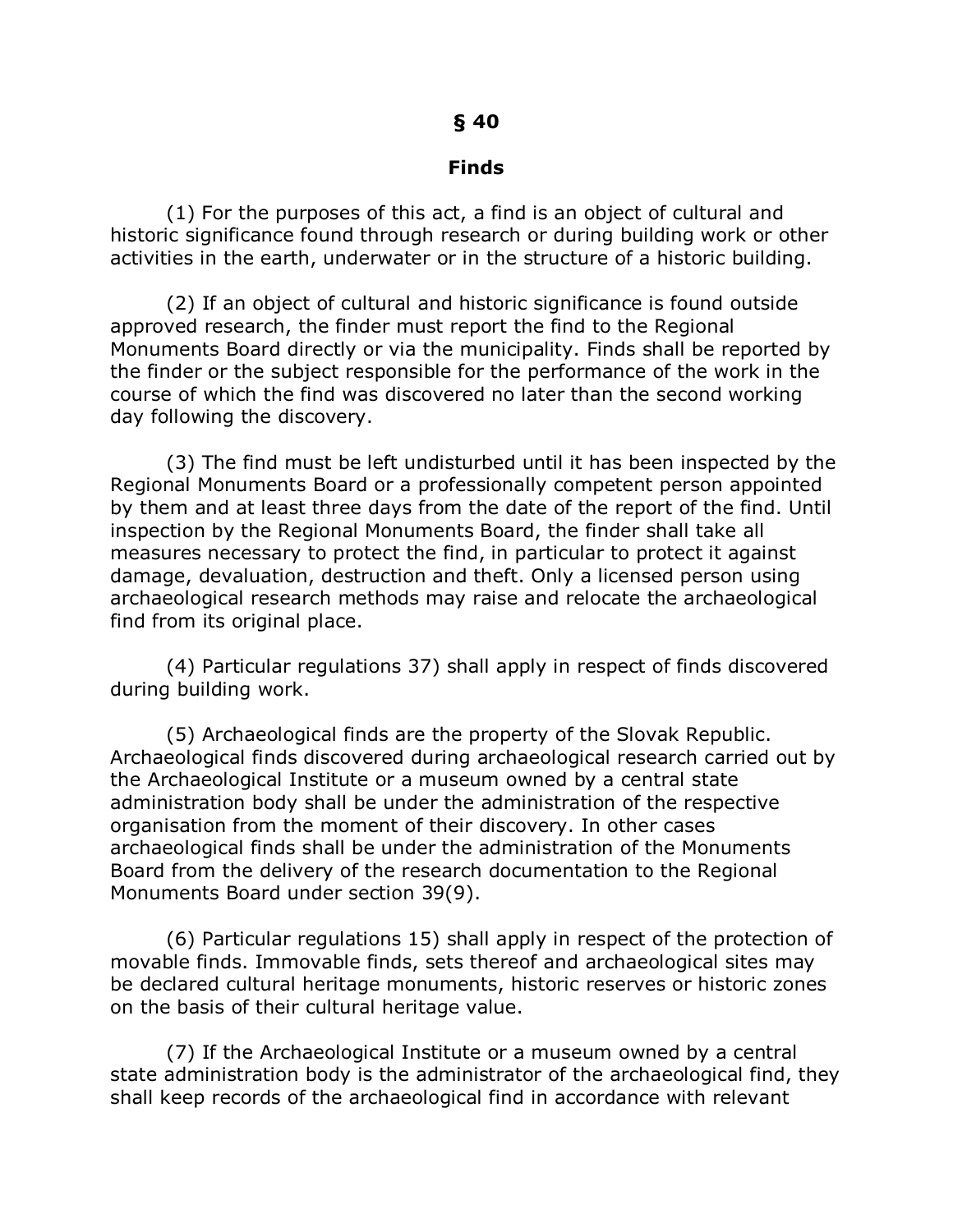regulations. 15) If the Monuments Board is the administrator of the archaeological find, they shall keep a separate record of the archaeological find, which shall always include a list of items stating their identification data and the method by which the state property was acquired. The Monuments Board shall keep the separate record for five years following the year in which the archaeological find was acquired.

(8) The administrator of an archaeological find may transfer ownership of a movable archaeological find only to a municipality or self-governing region for administration by a museum owned by the municipality or region, or to the national Bank of Slovakia 37a). Such transfer shall be free of charge. The administrator of an archaeological find may transfer administration of a movable archaeological find only to a museum owned by a central state administration body or the Slovak Academy of Sciences. The particular regulations 15) shall continue to apply in respect of the protection of the movable archaeological find.

(9) The administrator of an archaeological find may transfer ownership of an immovable cultural heritage monument only to the owner of the land, the municipality or the self-governing region free of charge. The administrator of the archaeological find may transfer administration of the archaeological find to a state budgetary organisation or state allowance organisation.

(10) If the find was not discovered in research carried out under sections 35 to 37 or as a result of illegitimate activity, the finder shall be entitled to reimbursement of expenses relating to the report and the protection of the find under subsections (2) and (3).

(11) The Monuments Board shall pay the finder a finder's fee equal to 100% of the value of the find. The value of the material and the value of the find shall be determined on the basis of an expert report. 23)

(12) The procedure given in specific regulations 37b) shall not apply to the administrator's disposal of archaeological finds under subsections (7) to (9).

#### **§ 41**

#### **Registration and use of archaeological sites**

(1) The Archaeological Institute shall register archaeological sites in the Central Register of Archaeological Sites of the Slovak Republic (the Register of Sites). In the Register of Sites the Archaeological Institute shall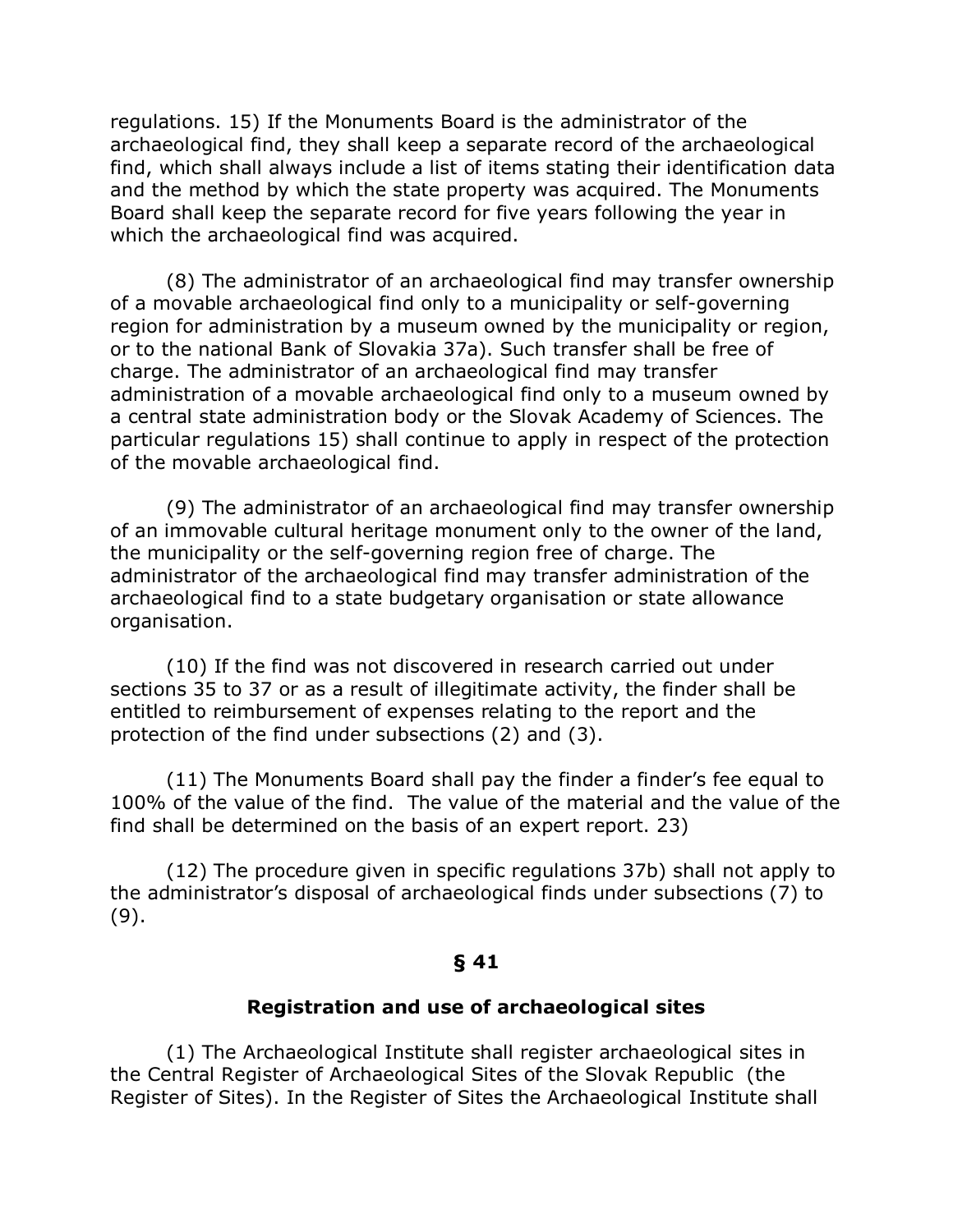record archaeological sites declared as cultural heritage monuments or historic sites under this act.

(2) The Archaeological Institute shall make up-to-date records and topographical data on archaeological sites available to the Monuments Board for their records and for incorporation into the territorial plan for the protection of cultural heritage value in the territory.

(3) The Register of Sites kept by the Monuments Board under subsection 2 is a basic material for state administration activities under this act. Each Regional Monuments Board shall keep a register of archaeological sites in its territory based on an extract from the above register.

(4) The Regional Monuments Board, in cooperation with the competent building authority, shall secure conditions for the protection of archaeological sites in land-use and building proceedings.

(5) The Regional Monuments Board, in cooperation with territorial selfgovernment authorities shall ensure professional conservation, appropriate use and presentation of immovable archaeological finds and archaeological sites, where possible in their original settings. Public access to sites must not lead to damage or excessive wear.

### PART SEVEN

### MISDEMEANOURS AND OTHER ADMINISTRATIVE OFFENCES

### **§ 42**

### **Misdemeanours**

(1) The following actions shall be misdemeanour in the field of protection of monuments and historic sites:

a) not to protect a movable object or immovable property against danger, damage, devaluation, theft or export from the territory of the Slovak Republic during the period from the delivery of notice of the start of proceedings on the declaration of the object or property as a cultural heritage monument until the coming into force of a ruling,

b) to fail to fulfil an obligation to give notice under this act,

c) to fail to submit documentation under sections 32, 33 and 39,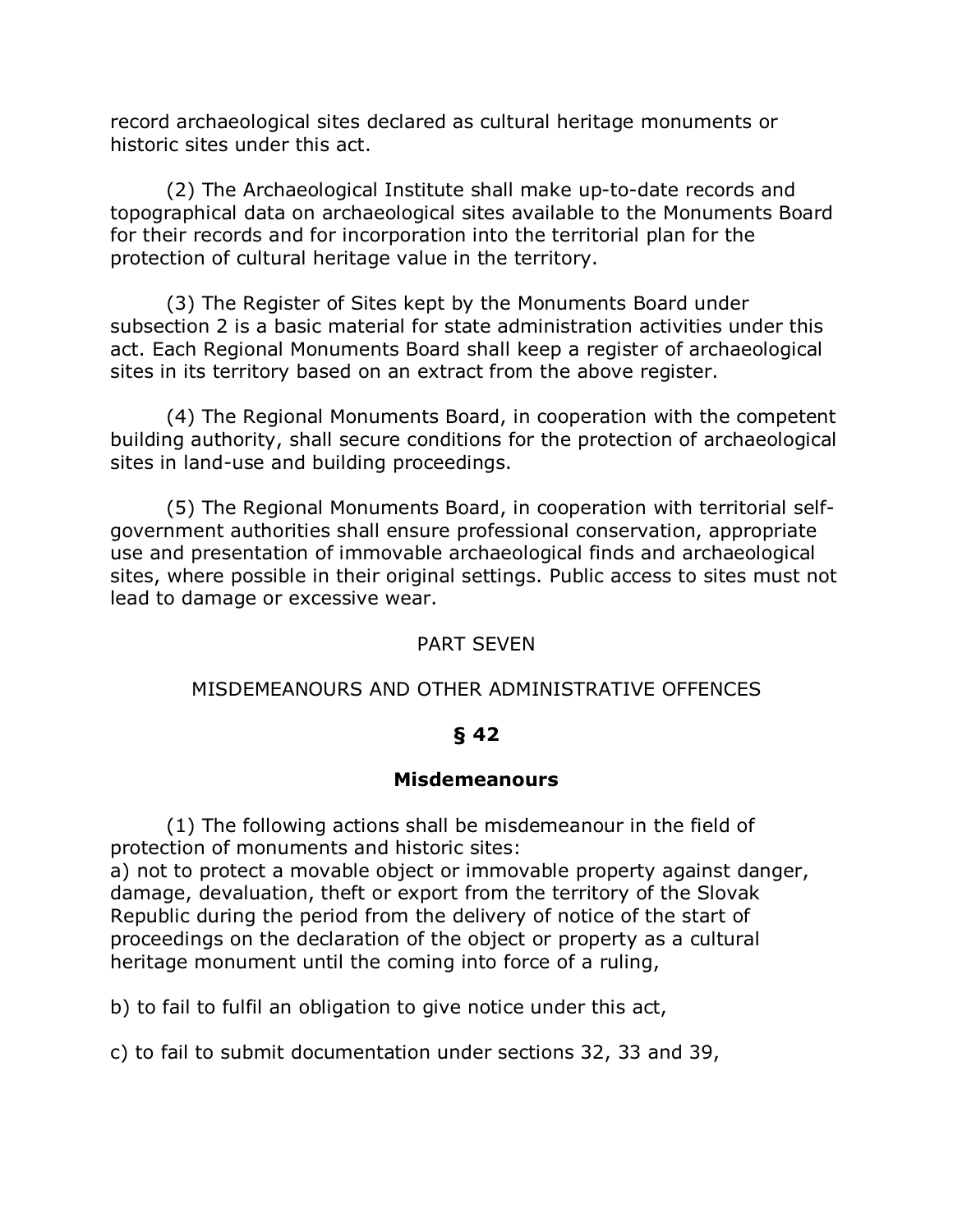d) to relocate a cultural heritage monument without the prior consent of the Regional Monuments Board in accordance with section 24,

e) to place advertisements, notices, promotional signs or other technical equipment on a cultural heritage monument, on a historic site, in a protective zone without a ruling or binding opinion of the Regional Monuments Board or to fail to comply with the conditions set in the ruling or the binding opinion,

f) to carry out construction, structural modifications or maintenance work on an immovable object that is not a cultural heritage monument but is situated in a historic site or protective zone without a prior ruling or binding opinion of the Regional Monuments Board or to fail to comply with the conditions set out in the ruling or binding opinion,

g) to cause through one's actions an adverse change in the condition of a cultural heritage monument or historic site, or its protective zone, or to endanger their protection,

h) to dispose of a find in a manner not permitted under this act,

i) to fail to comply with the conditions for the performance of research into monuments and historic sites,

j) not to secure the implementation of research into monuments and historic sites in accordance with a ruling or binding opinion of the Regional Monuments Board,

k) to perform excavations and research affecting cultural heritage monuments, historic sites or archaeological sites, to search for or to collect archaeological finds without a ruling,

l) not secure basic protection for a cultural heritage monument in accordance with section 27, to fail to maintain it in good condition, or to use it in a manner that endangers, damages, devalues or destroys it, or to fail to protect it against theft,

m) not to carry out corrective measures required by the Regional Monuments Board under section 31,

n) to carry out renovation or restoration of a cultural heritage monument without a ruling or binding opinion of the competent authority for the protection of monuments and historic sites or to fail to comply with the conditions set in the ruling or in the binding opinion,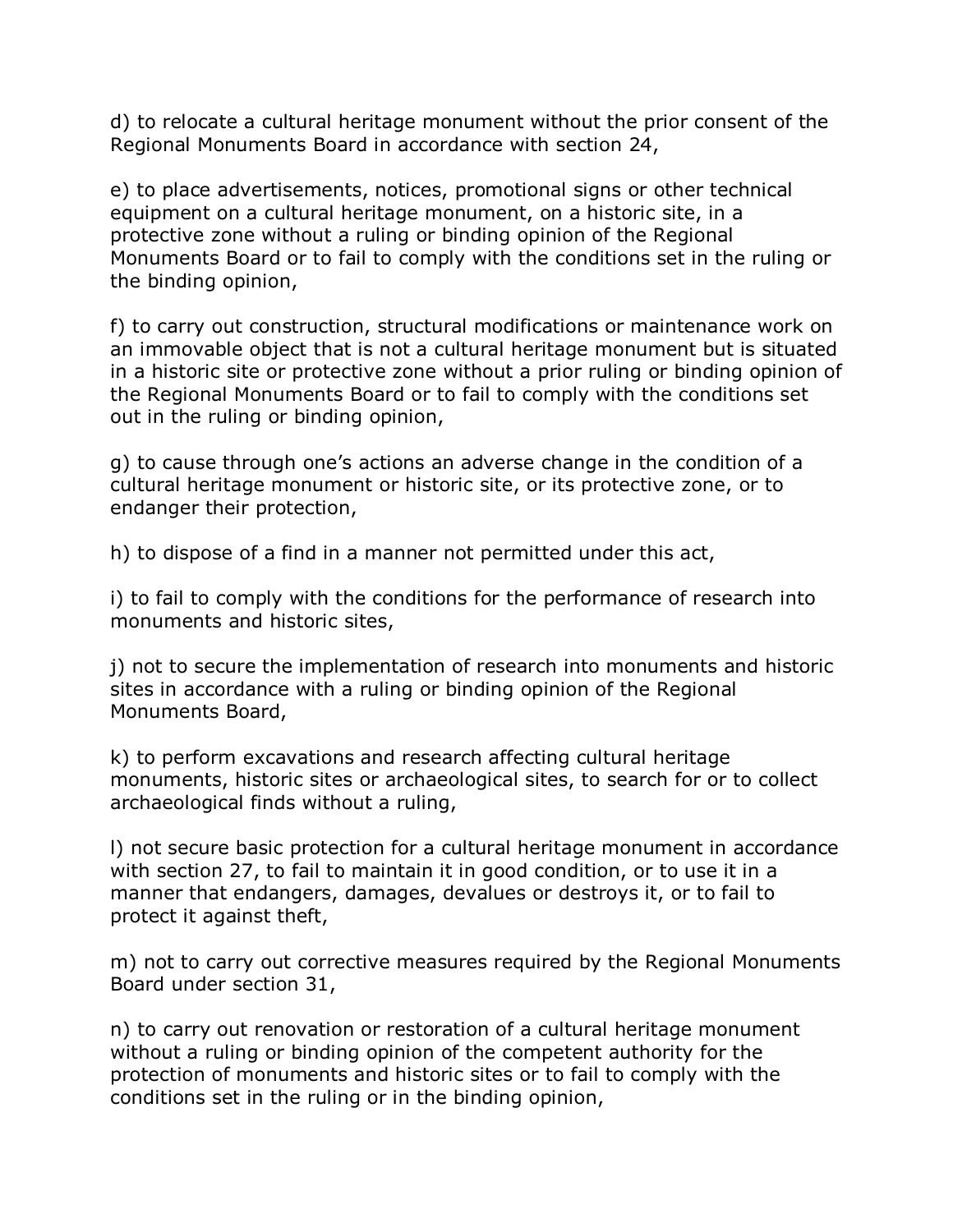o) to lend abroad, to attempt to export abroad or to export a cultural heritage monument without a licence from the Ministry.

(2) The Regional Monuments Board may impose a fine of up to EUR 200 000 for a misdemeanour under subsection 1. The Regional Monuments Board shall increase the fine to up to double the amount if the offence relates to a cultural heritage monument, historic site, protective zone or archaeological site included in the World Heritage List. If corrective measures have not been implemented, the fine may be imposed repeatedly.

(3) Misdemeanours and procedures relating to them shall be governed by the general regulation on misdemeanours. 38)

(4) Income from fines imposed for misdemeanours under subsection (1) shall be income of the state budget.

### **§ 43**

#### **Other administrative offences**

(1) The Regional Monuments Board shall impose a fine on a legal entity or natural person engaging in business activity as follows: a) from EUR 100 to EUR 200 000 for unlawful actions under section 42(1)(a) to (e),

b) from EUR 200 to EUR 400 000 for unlawful actions under section 42(1)(f) to (i),

a) from EUR 300 to EUR 1 000 000 for unlawful actions under section  $42(1)(j)$  to  $(0)$ ,

(2) The fine shall be paid within 30 days from the date when the decision imposing the fine comes into force.

(3) A fine may be imposed only up to one year from the date when the Regional Monuments Board learnt of the unlawful act and no more than three years from the date when the unlawful act under subsection (1) was committed. If corrective measures have not been implemented, a fine may be imposed repeatedly.

(4) The Regional Monuments Board shall increase the fine under subsection (1) to up to double the amount if the offence relates to a cultural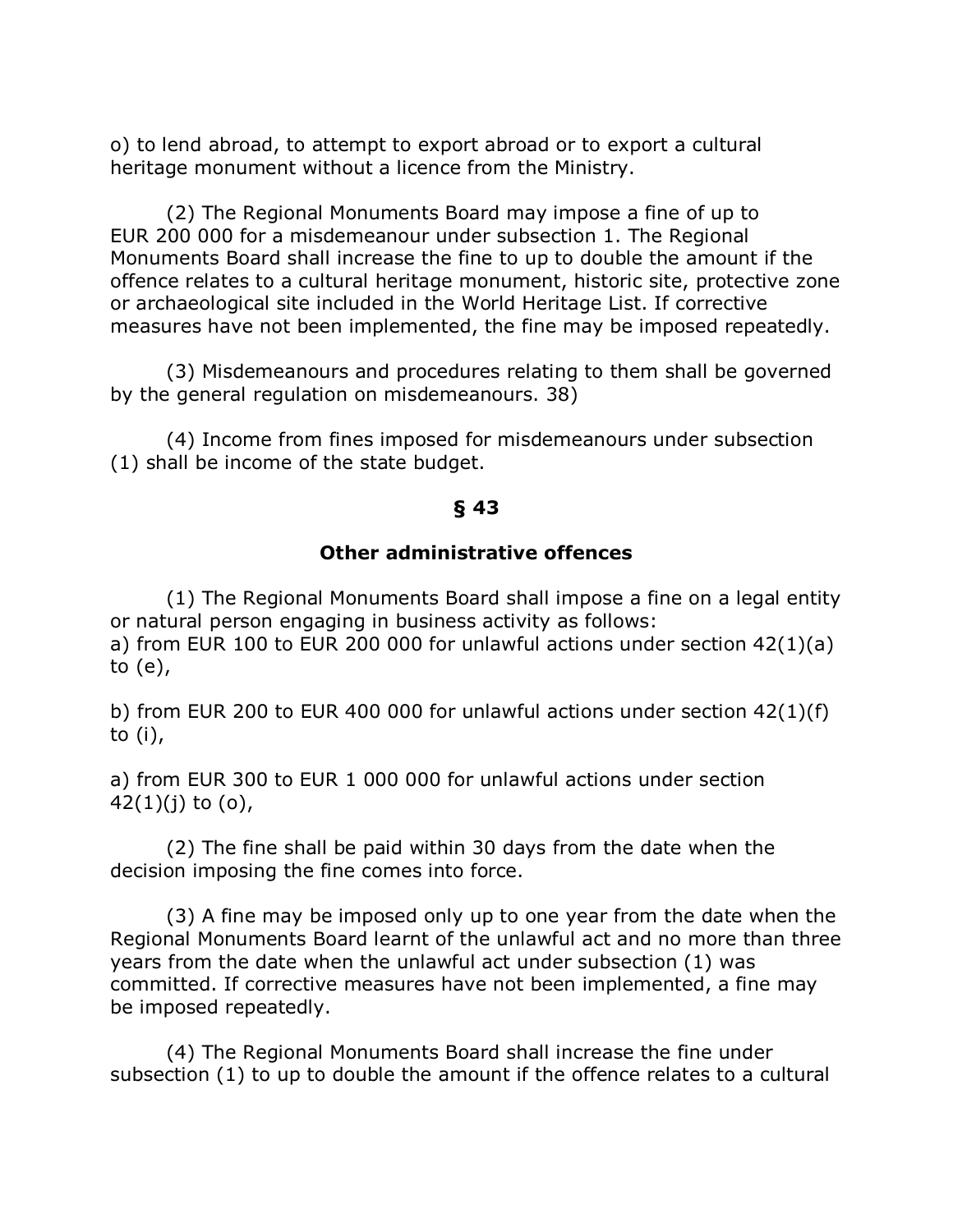heritage monument, historic site, protective zone or archaeological site included in the World Heritage List.

(5) When determining the amount of the fine under subsection (1), the Regional Monuments Board shall take into consideration the gravity and duration of the unlawful action, the importance of the cultural heritage monument or historic site, the extent of the risk of damage or the damage and loss of cultural heritage value caused. Damage to a cultural heritage monument shall be calculated primarily on the basis of reasonable costs for returning it to its original conditions through reconstruction or restoration using original materials and technological processes. In the event of the damage or destruction of an archaeological site, damage shall be calculated on the basis of the cost of performing archaeological research.

(6) Income from fines imposed for other administrative offences under subsection (1) shall be income of the state budget.

### **§ 43a**

(1) If the conservation and proper use of an immovable cultural heritage monument is endangered, the Regional Monuments Board may propose its expropriation in the public interest to the competent building authority. Expropriation proceedings shall be governed by the relevant regulations. 38a)

(2) In the event of unauthorised changes to the material structure of a cultural heritage monument causing permanent damage to its cultural heritage value or the destruction of the object itself or damage to an architectural find or architectural site, the state supervision body shall transfer the matter to the criminal authorities.

#### PART EIGHT

#### COMMON, TRANSITIONAL AND FINAL PROVISIONS

### **§ 44**

#### **Common provisions**

(1) The duties of an owner laid down by this act shall also apply to an administrator or other holder of a cultural heritage monument. The owner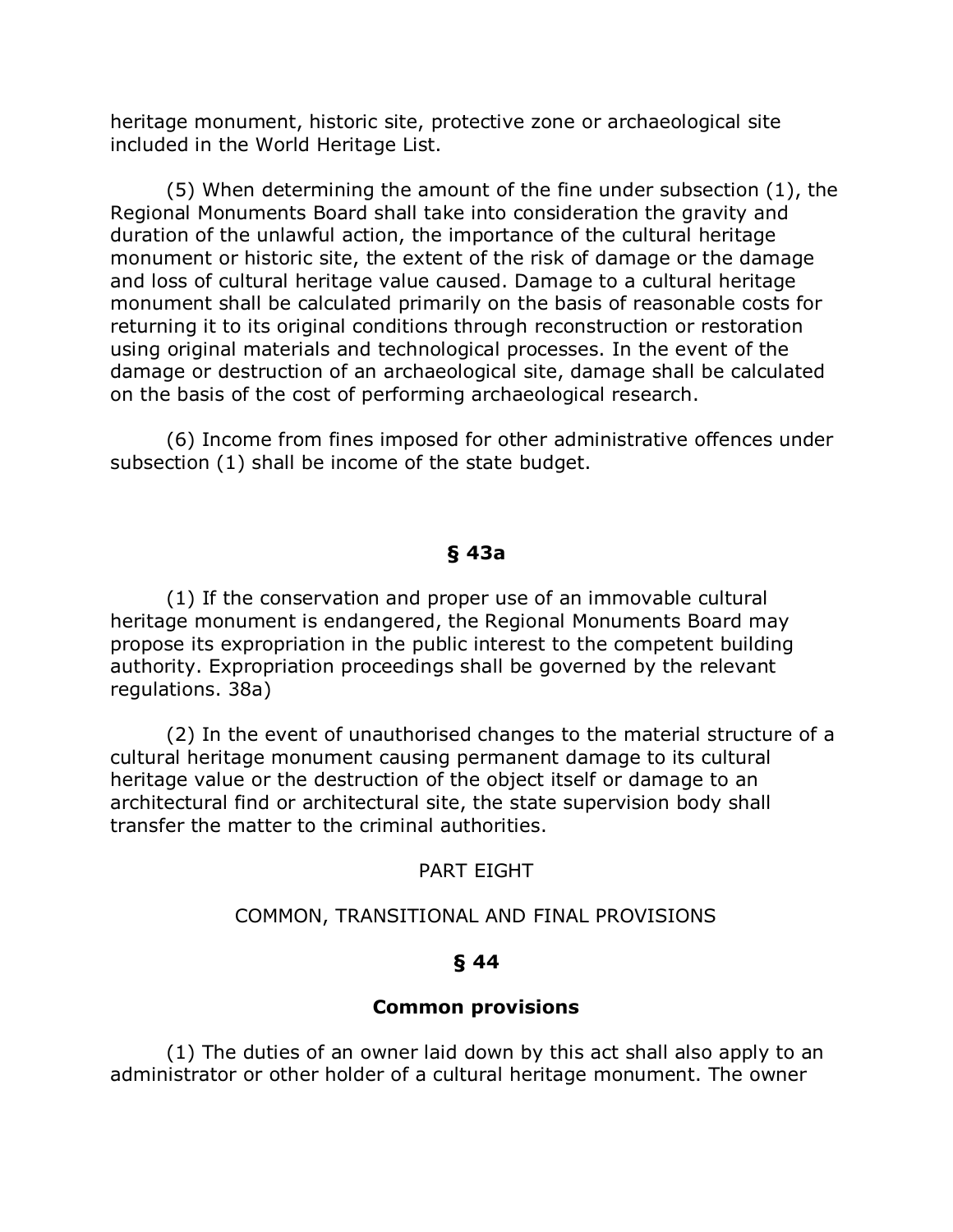shall cover costs relating to basic protection if this duty is applicable on the basis of a legal relation.

(2) Eligible persons shall exercise their right to an adequate refund and the right to compensation for the loss of property from the Monuments Board not later than six months from the date when the claim arose in the extent set by the relevant regulations 29), otherwise the right shall lapse.

(3) This act shall not apply to objects with the characteristics of a cultural heritage monument under section 2(3) which are protected under particular regulations. 39)

(4) Proceedings on matters relating to the protection of monuments and historic sites shall be governed by the general regulations on administrative proceedings 40), except where the act stipulates otherwise. If there are a larger number of parties in a case, the administrative authority shall serve a public statement to the parties to the proceedings.

### **§ 44a**

Rulings handed down after the coming into effect of this Act under section 24(1) and (3), section 25(2), section 30(3), section 32(2) and (5), section 33(2) and section 39(1) and (3) shall become void three years from the date of coming into force, if the action for which they were handed down has not been performed in this time. Binding opinions under section 30(3) and (4) and section 32(11) and (12) shall become void three years from the date when they were issued if they have not been used for the purpose for which they were intended.

## **§ 45**

## **Transitional provisions**

(1) Cultural heritage monuments and national cultural heritage monuments registered in the Central Register of Cultural Heritage Monuments of the Slovak Republic under previous regulations shall be considered to be national cultural heritage monuments for the purposes of this act.

(2) Historic reserves, historic zones and protective zones protected under previous regulations shall be considered to be historic reserves, historic zones and protective zones under this act.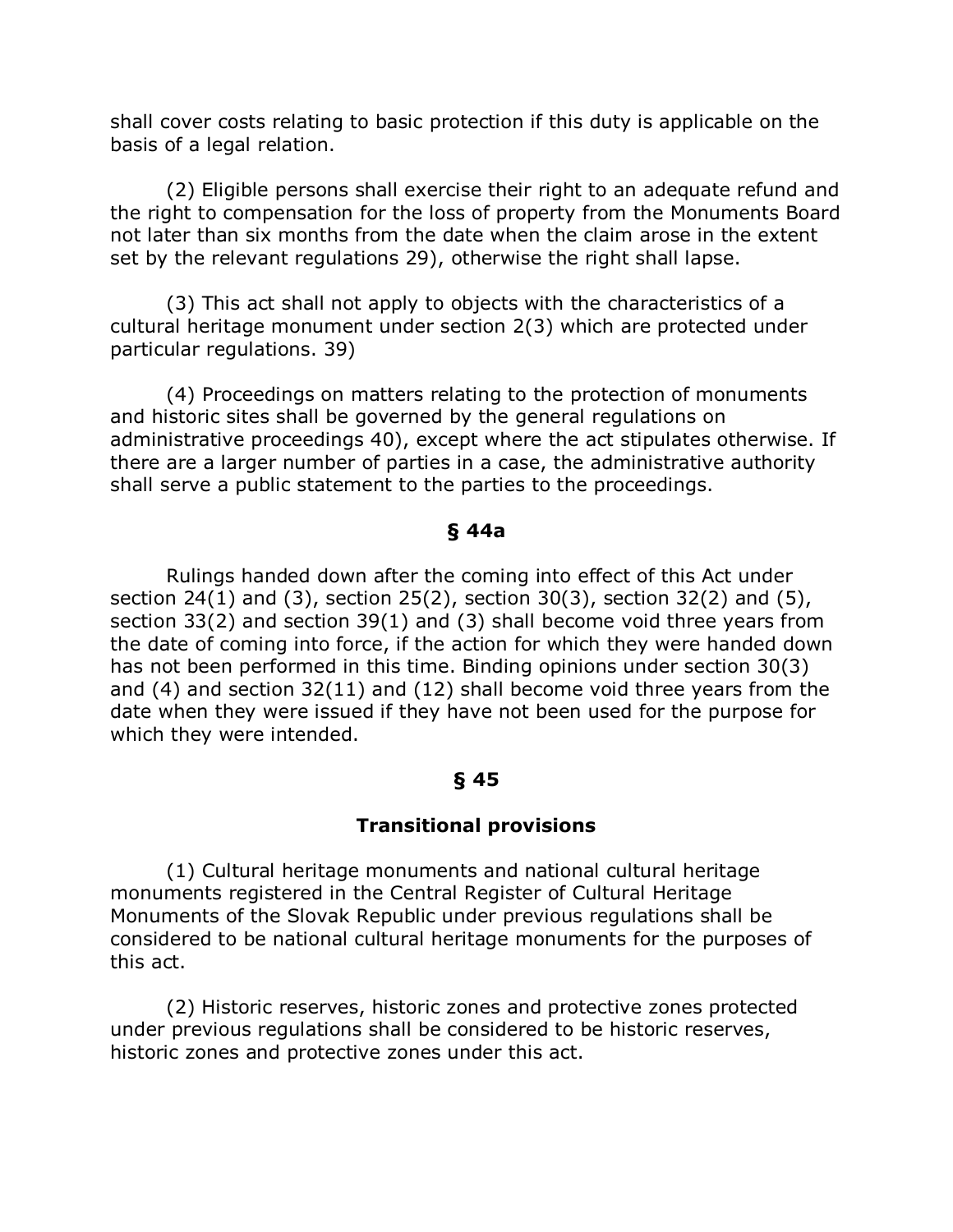(3) Rights and duties arising from the employment relationships of employees of the Monuments Institute shall be transferred to the Monuments Board with effect from 1 April 2002.

(4) Rights and duties arising from the employment relations of employees of district offices and regional office4s performing activities relating to state care for monuments and historic sites shall be transferred to the Monuments Board with effect from 1 April 2002.

(5) State property 41) under the administration of the Monuments Institute shall be transferred to the Monuments Board with effect from 1 April 2002. Rights and duties arising from proprietary and other relations shall be transferred from the Monuments Institute to the Monuments Board.

### **§ 45a**

### **Transitional provision for measures effective from 1 June 2009**

Proceedings begun before this act came into effect shall be completed under the previous regulations.

## **§ 46**

## **Final provisions**

The following legislation is hereby repealed:

1. Act No. 27/1987 Zb. on state care for monuments and historic sites as amended by Act No. 183/2000 Z.z.

2. points 204 to 213 of the annex to Act No. 222/1996 Z.z. on the organisation of local state administration and the amendment of certain acts, as amended,

3. Government Regulation No. 478/1990 Zb. on the declaration of national cultural heritage monuments,

4. Government Regulation No. 299/1991 Zb. on the declaration and the repeal of the declaration of certain national cultural heritage monuments,

5. Government Regulation No. 289/1994 Z.z. on the declaration of a national cultural heritage monument in Ružomberok,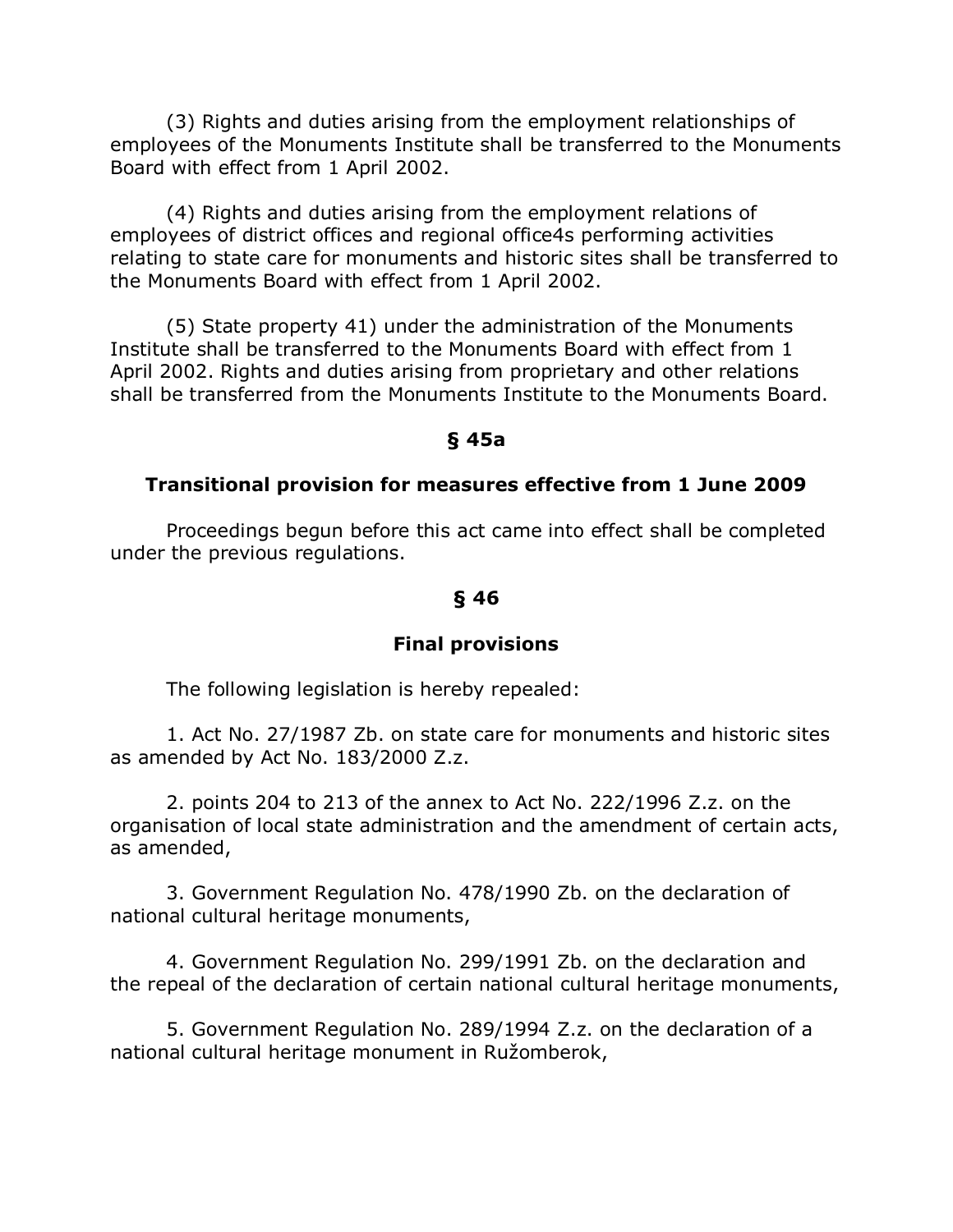6. Government Regulation No. 288/1994 Z.z. on the declaration of national cultural heritage monuments,

7. Decree of the presidium of the Slovak National Council no. 78/1963 Zb. on historic reserves,

8. Decree of the Ministry of Culture No. 21/1988 Zb. implementing certain provisions of Act No. 27/1987 Zb.,

9. Decree of the Commissariat for Education and Culture No. 249/1959 The official journal of national cultural heritage monuments

### **§ 47**

### **Effect**

This shall take effect from 1 April 2002, except section 35(3), which shall take effect from 1 January 2004.

Act No. 479/2005 Z.z. took effect on 1 November 2005.

Act No. 208/2009 Z.z. took effect on 1 June 2009.

Rudolf Schuster, signed in his own hand

Jozef Migaš, signed in his own hand

\_\_\_\_\_\_\_\_\_\_\_\_\_\_\_\_\_\_\_\_

Mikuláš Dzurinda, signed in his own hand

<sup>1)</sup> For example, the Convention Concerning the Protection of the World Cultural and Natural Heritage (Notice No. 159/1991 Zb.), Decree of the Minister of Foreign Affairs No. 15/1980 Zb. on the Convention on Means of Prohibiting and Preventing the Illicit Import, Export and Transfer of Ownership of Cultural Property, the European Convention on the protection of Archaeological Heritage (Revised – Notification No. 344/2001 Z.z.) and the Convention for the Protection of the Architectural Heritage of Europe (Notice No. 369/2001 Z.z.).

<sup>2)</sup> Article 44(2) and (3) of the Constitution of the Slovak Republic

<sup>4)</sup> Act No. 575/2001 Z.z. on the organisation of government activities and the organisation of central state administration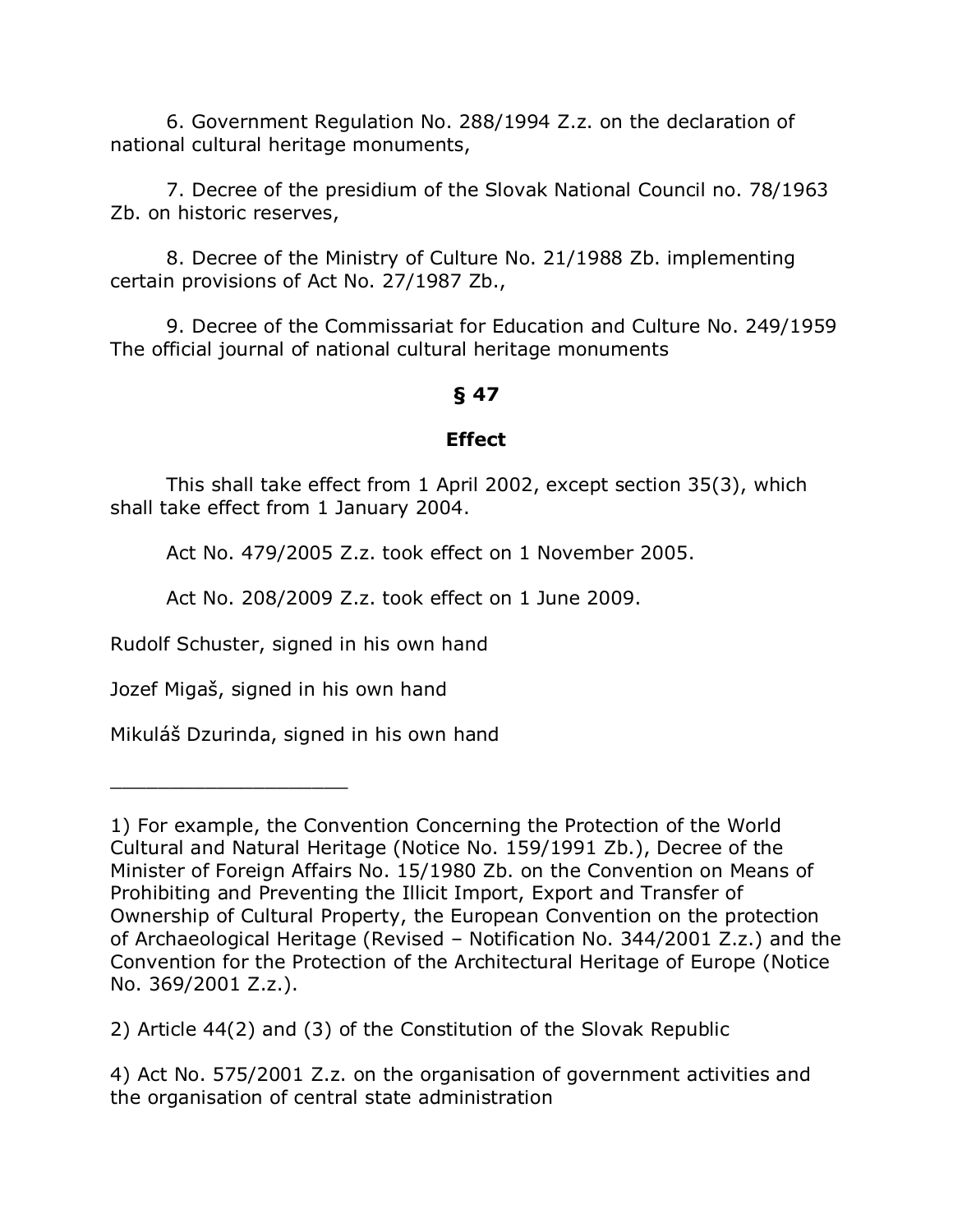4) Act No. 10/1996 Z.z. on control in state administration.

5) The Code of Criminal Procedure.

7) Act No. 283/2002 Z.z. on travel expenses, as amended.

8) Section 21(1) of Act No. 303/1995 Z.z. on budgetary rules, as amended by Act No. 348/1999 Z.z.

9) Section 5(1) of Act No. 71/1967 on administrative proceedings (The Code of Administrative Procedure).

10) Section 4(2)(b) of Act No. 395/2002 Z.z. on archives and registries and the amendment of certain acts.

11) Section 3 of Act No. 42/1994 Z.z. on civil defence of the population, as amended.

12) Article 21(1) of the Constitution of the Slovak Republic.

13) Section 7 of Act No. 302/2001 Z.z.

14) Section 2(1) of Act No. 369/1990 Zb. on municipalities.

15) Act No. 206/2009 Z.z. on museums and galleries and the protection of objects of cultural heritage value and the amendment of Act No. 372/1990 on misdemeanours, as amended.

16) Section 6(1)(e) of Act No. 162/1995 Z.z. on the cadastre of immovable property and the registration of ownership and other rights over immovable property (the Cadastral Act).

17) Convention Concerning the Protection of World Cultural and Natural Heritage (Notice No. 159/1991 Zb.).

20) Section 606 of the Civil code.

21) Act No. 50/1976 Zb. on land-use planning and the building code (the Building Act), as amended.

22) Decree of the Minister of Foreign Affairs No. 15/1980 Zb. on the Convention on the means of prohibiting and preventing the illicit importation, export, and transfer of ownership of cultural property.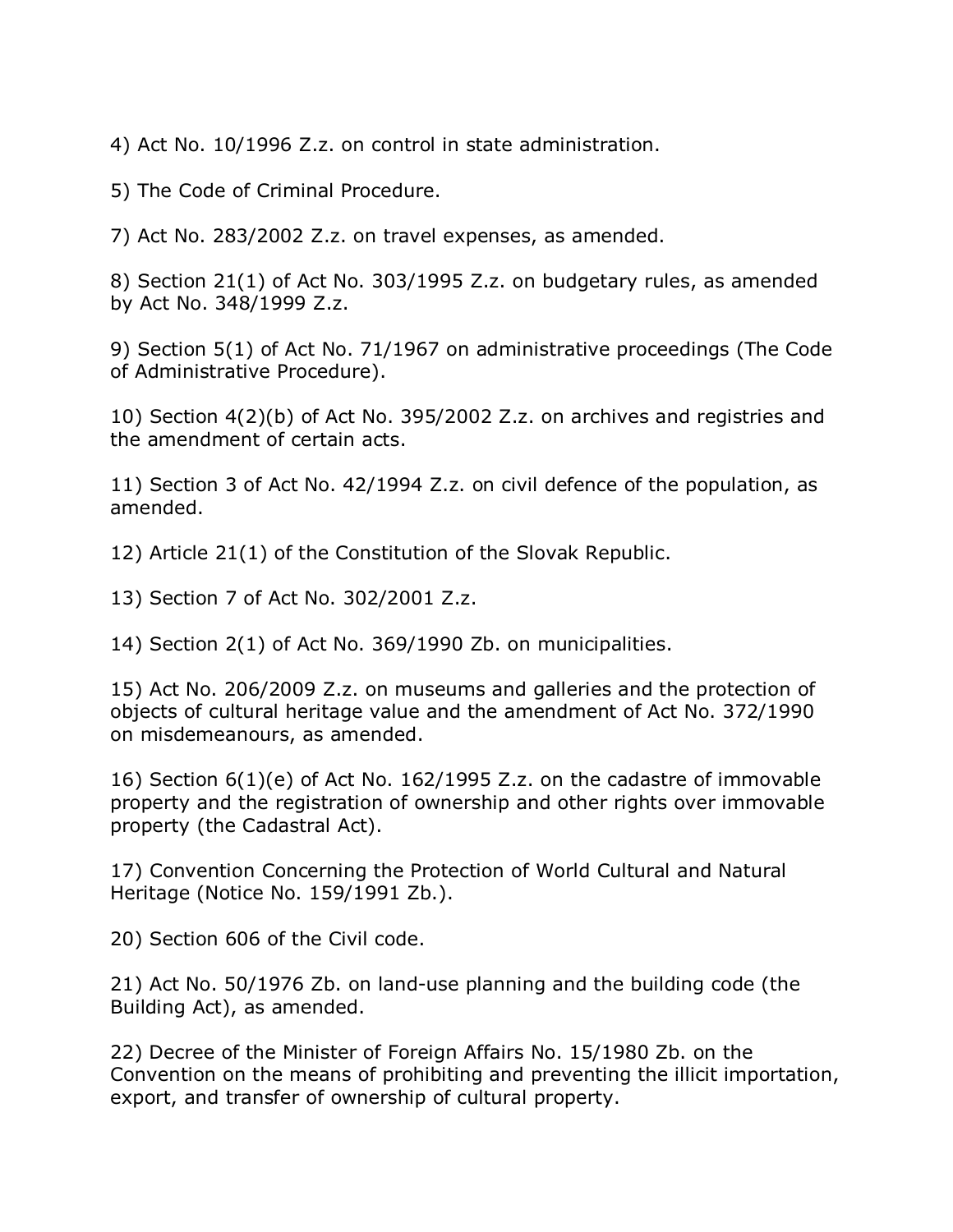23) Section 17 of Act No. 382/2004 Z.z. on expert advisers, translators and interpreters and the amendment of certain acts, as amended.

24) Act No. 231/1999 Z.z. on state aid.

26) Articles 2 and 3 of Constitutional Act No. 227/2002 Z.z. on state security in wartime, a state of war, a state of emergency and a state of crisis, as amended.

27) Decree of the Minister of Foreign Affairs No. 94/1958 Zb. on the Convention for the protection of cultural property in the event of armed conflict and the Protocol to the Convention.

28) Section 133 of the Civil Code.

28a) Section 22 of Act No. 50/1976 Z.z. as amended.

29) Section 420a of the Civil Code.

29a) Section  $140a(1)(a)$  to (c) of Act No. 50/1976 Z.z. as amended by Act No. 479/2005 Z.z.

31) Act No. 138/1992 Zb. on charter architects and chartered building engineers, as amended by Act No. 236/2000 Z.z.

31a) Part Five of Act No. 50/1976 Z.z. as amended.

31b) Section 140b of Act No. 50/1976 Zb. as amended by Act No. 479/2005 Z.z.

31c) Part Five of Act No. 71/1967 Z.z. as amended.

32) Section 102 of Act No. 50/1976 Z.z. as amended.

33) Act No. 200/1994 Z.z. on the Chamber of Restorers and the performance of restoration activity by its members.

34) Section 5(2)(a) to (d) of Act No. 200/1994 Z.z.

35) Section 95 of Act No. 50/1976 Zb. as amended by Act No. 229/1997 Z.z.

36) Section 4(1) (d) and section 5(2)(c) and (d) of Act No. 231/1999 Z.z.